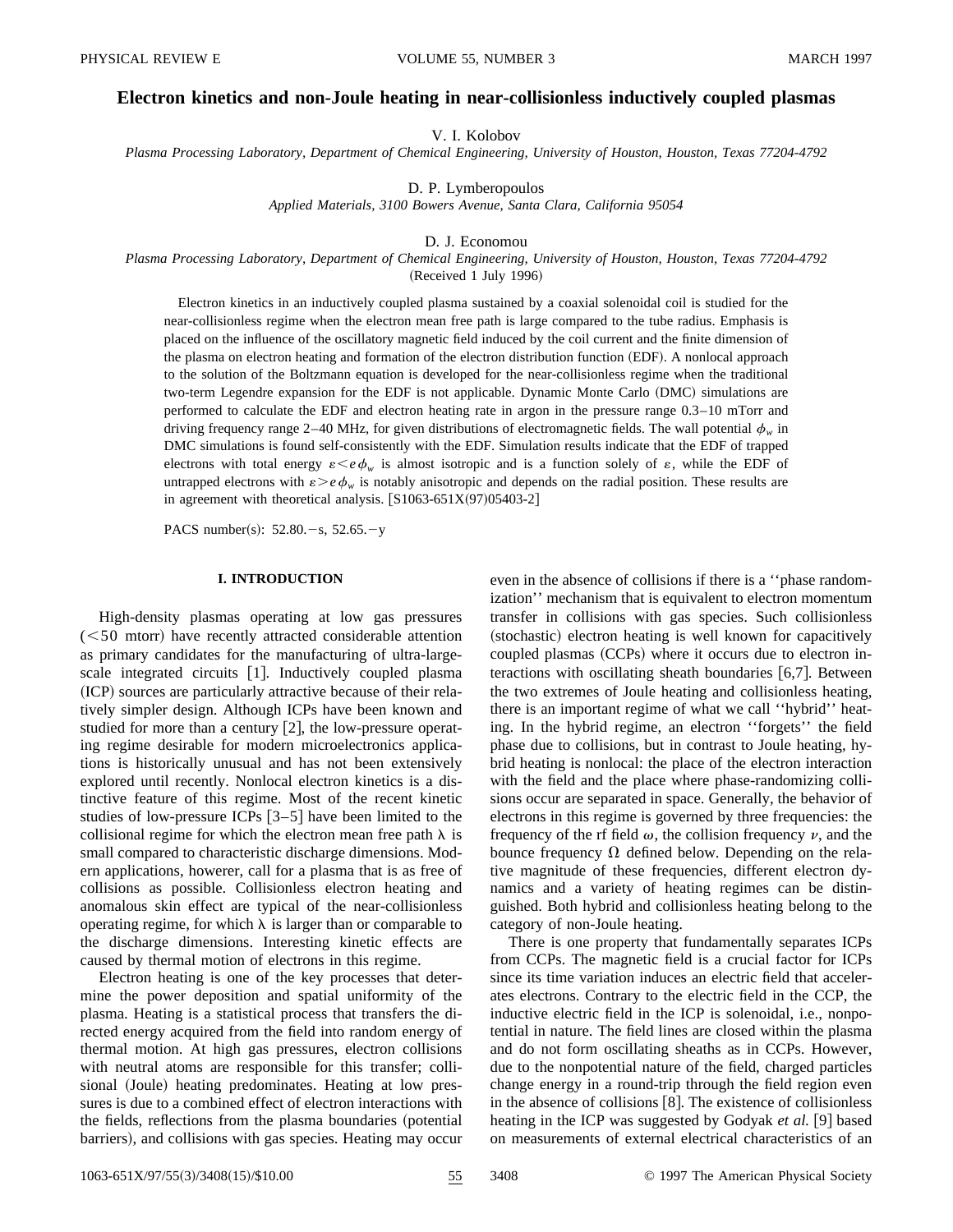inductive discharge. Turner  $|10|$  has drawn similar conclusions by calculating the surface impedance of a planar plasma slab using a particle-in-cell (PIC) Monte Carlo collisions simulation of electrons. He found that the real part of the surface impedance does not vanish with a reduction of gas pressure, indicating, in an indirect way, the existence of power absorption in the collisionless limit. An analytical model of electron heating was developed in  $[11]$  for a spatially homogeneous plasma with a Maxwellian electron distribution function. It was assumed that electrons interact with inductive electric field within a skin layer and, due to collisions with plasma species, forget the phase of the field between subsequent interactions. The model assumed implicitly that the electron mean free path does not exceed the characteristic dimension of the plasma so that any effects of finite size of the plasma could not be predicted.

In the near-collisionless operating regime, electron ''collisions'' with plasma boundaries (potential barriers) are more frequent than collisions with gas species. Under these conditions the finite dimensions of the plasma become an important consideration. The momentum gained by electrons from the electromagnetic forces in one place can be transferred by thermal motion to another place where the momentum may lead or lag the phase of the electric field, depending on the field frequency and transit time of electrons. Phase correlations and transit time resonances have a marked influence on the penetration of electromagnetic fields into a bounded plasma [12]. The influence of finite-size effects on electron heating was analyzed in  $[13]$  for a planar rf discharge. It was found that the mechanism of heating depends on the velocity component affected by the electron interaction with electromagnetic forces. The rf magnetic field in the ICP may have a major impact on this interaction.

Most papers on ICPs have neglected the influence of the oscillatory magnetic field *B* on electron motion. The possible influence of the *B* field on the anomalous skin effect in inductive discharges was mentioned by Demirkhanov *et al.* [14] more than 30 years ago. Recently, Cohen and Rognlien [15] have analyzed the influence of the  $B$  field on electron heating in ICPs. They pointed out that the Lorentz force due to the *B* field may exceed the electric force in the ICP. The Lorentz force changes the direction of the velocity kick an electron acquires in the skin layer. As a result, electron heating in the near-collisionless regime may be substantially different if the oscillatory magnetic field is accounted for in theoretical analysis or numerial modeling. Gibbons and Hewett  $[16]$  have observed in a PIC simulation that both electron velocity components in the plane orthogonal to *B* are affected by collisionless heating. Only the azimuthal component  $v_{\theta}$  would have changed if the *B* field were neglected.

The purpose of the present paper is to analyze electron dynamics and the mechanism of electron heating in weakly collisional ICPs accounting for the oscillatory magnetic field and the finite dimensions of the plasma. The problem is treated analytically and numerically by using (a) integration of equations of single-particle motion,  $(b)$  approximate solution to the Boltzmann equation, and (c) dynamic Monte Carlo simulations. We have chosen a simple cylindrical system with prescribed profiles of the fields rather than solving the Maxwell equations self-consistently with electron kinet-



FIG. 1. Sketch of an inductive discharge with a coaxial solenoidal coil. A time-varying magnetic field  $B<sub>z</sub>$  induces a solenoidal electric field  $E_\theta$ . An electrostatic potential  $\phi(r)$  is generated by the excess positive space charge. The depth of the potential well  $\phi_w$ ensures the absence of a net charge flow to the dielectric wall of the chamber.

ics. An analysis of the anomalous skin effect in ICPs is beyond the scope of this paper. It is known that penetration of electromagnetic fields into a bounded discharge plasma may be accompanied by nonmonotonic field profiles, resonance phemonena, etc.  $[14,17]$ . A review of classical and recent works on the anomalous skin effect can be found in Ref.  $|18|$ .

The structure of the paper is as follows. Section II presents an analysis of collisionless particle dynamics. The axial symmetry of the problem enables one to rely on the strict constancy of the canonical angular momentum to separate the radial and azimuthal motions. In Sec. III we develop a nonlocal approach to the solution of the Boltzmann equation for electrons in a near-collisionless ICP. Section IV describes the technique of dynamic Monte Carlo (DMC) simulation. The results of the DMC simulations in argon are presented in Sec. V for a wide range of discharge conditions. Section VI contains a discussion of the results.

# **II. COLLISIONLESS DYNAMICS OF CHARGED PARTICLES**

Consider an inductively coupled plasma that is produced in a dielectric tube of radius *R* inserted into a long solenoidal coil (Fig. 1). The electric and magnetic fields induced by the rf current in the coil generally have both axial and circumferential components  $[19]$ . The axial component of the electric field  $E<sub>z</sub>$ , which is due to the rf potential across the coil terminals, provides capacitive coupling. It can be eliminated or substantially reduced either by a metal screen or by an electrolyte enveroping the discharge vessel  $[20]$ . A timevarying magnetic field  $B<sub>z</sub>$  gives rise to a solenoidal electric field  $E_\theta$  according to Faraday's law. The  $E_\theta$  field imparts kinetic energy on electrons and an inductive discharge can be sustained. Such electrodeless discharges (sometimes called "ring discharges") have a long and interesting history  $[2]$ . However, the low-pressure operating regime has not been thoroughly studied yet.

We are interested in the case when the mean free path of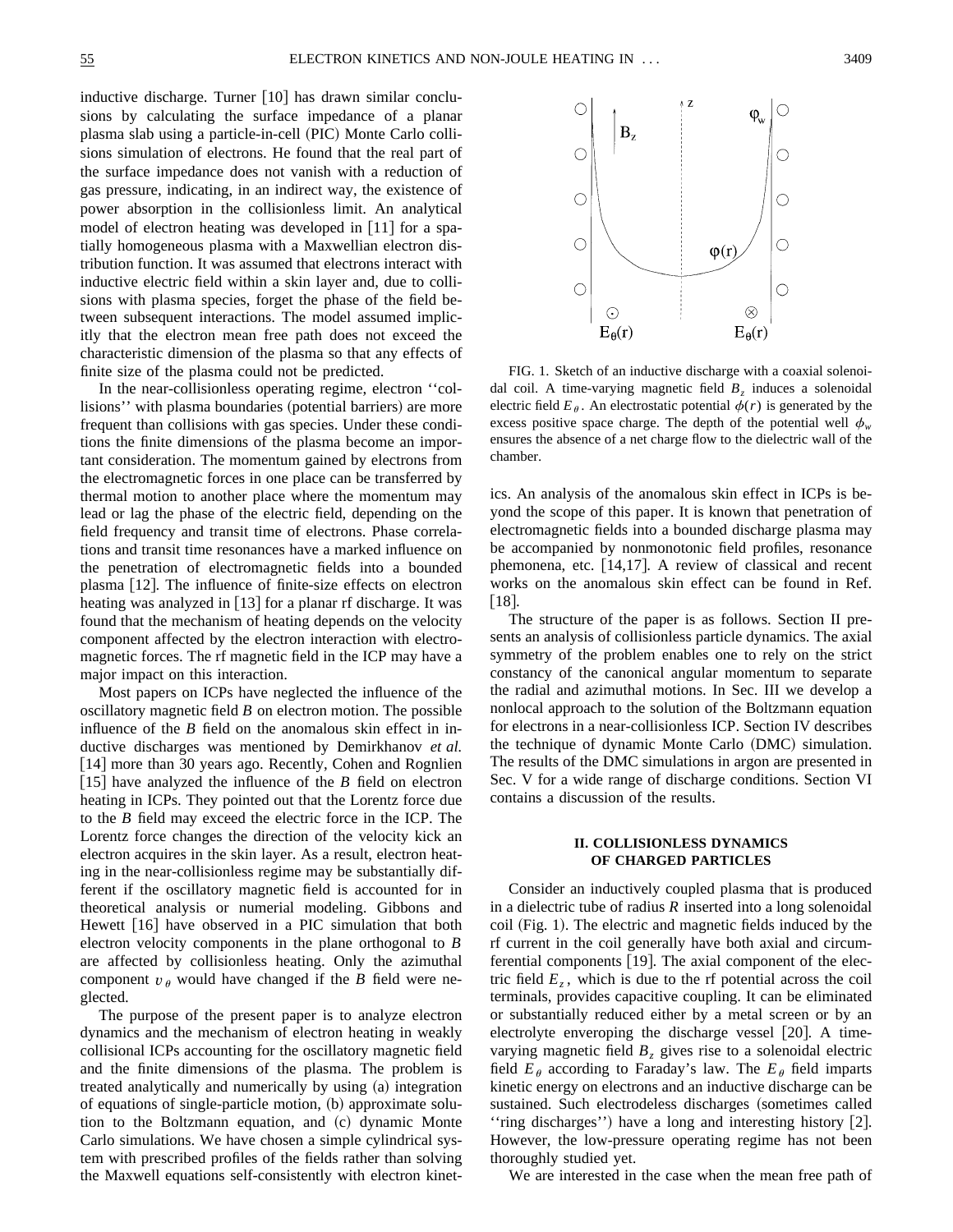plasma species exceeds the tube radius *R*, so that the particle motion is almost collisionless. Charged particles are accelerated in the azimuthal direction by the inductive electric field  $E_{\theta}$  (Fig. 1). The  $B_{\tau}$  field produces a Lorentz force acting in the radial direction. When averaged over the rf period, this force attracts particles towards the axis regardless of the particle's charge. This ''radiation pressure'' effect is well known in high-temperature plasmas  $[21]$ . In addition to the rf fields, a substantial static space-charge electric field *Er* is built up in the discharge. This field accelerates positive ions towards the wall and confines the majority of electrons in the plasma providing equality of charge flow to the dielectric wall of the chamber. The ion motion is a free fall. Electrons can escape the plasma after acquiring enough kinetic energy to overcome the potential barrier near the wall. At steady state, each electron during its lifetime must produce on average an electron-ion pair in ionization events.

#### **A. Equations of motion**

It is convenient to represent the space-charge field *Er* by its scalar potential  $\phi$  and to use the vector potential **A** for describing the alternating fields generated by the coil current. By virtue of azimuthal symmetry of the problem, the only nonvanishing component of **A** is the azimuthal component  $A_{\theta}(r,t)$ . Magnetic and electric rf fields are recovered from the relations  $\partial (rA_\theta)/\partial r = rB_z$  and  $-\partial A_\theta/\partial t = E_\theta$ . These fields do not affect the particle motion along the *z* axis. Collisionless motion in the plane normal to  $B<sub>z</sub>$  is governed by the Hamiltonian  $[21]$ 

$$
H = \frac{p_r^2}{2m} + \frac{1}{2m} \left( \frac{p_\theta - qrA_\theta}{r} \right)^2 + q\phi(r),\tag{1}
$$

where *m* and  $q = \pm e$  are the mass and charge of a particle, *r* and  $\theta$  are cylindrical coordinates, and  $p_r$  and  $p_\theta$  are canonical momenta. Since the Hamiltonian  $(1)$  is independent of  $\theta$ , the canonical angular momentum  $p_{\theta}$  is an invariant of the motion:

$$
p_{\theta} = mr^2 \dot{\theta} + qrA_{\theta} = \text{const.}
$$
 (2)

Strict constancy of  $p_{\theta}$  allows separating the radial and azimuthal motions. The angle  $\theta(t)$  can be found from Eq. (2) if  $r(t)$  and  $A_\theta$  are known. On the other hand, the radial motion is independent of  $\theta$ :

$$
m\dot{r} = p_r, \tag{3}
$$

$$
\dot{p}_r = -q \frac{\partial \Psi}{\partial r},\tag{4}
$$

where

$$
\Psi(p_{\theta},r,t) = \frac{1}{2mq} \left( \frac{p_{\theta} - qrA_{\theta}}{r} \right)^2 + \phi(r) = \frac{mv_{\theta}^2}{2q} + \phi(r)
$$
\n(5)

is an effective potential. It is useful to separate  $\Psi$  into a time-independent part



FIG. 2. Schematic of the effective potential  $\Psi_0(r)$  [Eq. (6)] for  $p_{\theta}$ >0 and for  $p_{\theta}$ =0.  $r_{\min}$  and  $r_{\max}$  indicate coordinates of turning points for an electron with energy  $\varepsilon_{\perp}$ .

$$
\Psi_0(p_\theta, r) = \frac{p_\theta^2}{2mqr^2} + \frac{q\langle A_\theta^2 \rangle}{2m} + \phi(r) \tag{6}
$$

and an alternating part

$$
\Psi_1 = -\frac{p \, \theta^A \theta}{mr} - \frac{q}{2m} (A_\theta^2 - \langle A_\theta^2 \rangle). \tag{7}
$$

Here  $\langle A_\theta^2 \rangle$  denotes the time-averaged value of  $A_\theta^2(r,t)$  (the time-average of  $A_{\theta}$  is zero). The first term on the right-hand side of Eq.  $(6)$  is due to the centrifugal force, i.e., an effective force in the *r* direction resulting from particle motion in the  $\theta$  direction. The second term on the right-hand side of Eq.  $(6)$  is the pondermotive or Miller force that describes "radiation pressure" [21]. Radiation pressure forces both electrons and ions from regions of high rf field into regions of weaker field, i.e., towards the tube axis. Since the Miller force is inversely proportional to particle mass, its influence on ions is typically negligible compared to the electrostatic force, which accelerates ions towards the wall.

For electrons, the alternating part of the potential  $\Psi_1$  may be considered as a small perturbation at relatively high frequencies. In the high-frequency limit, the perpendicular energy of electrons

$$
\varepsilon_{\perp} = m\dot{r}^2/2 + e\Psi_0(p_\theta, r) \tag{8}
$$

is a constant of the motion and there is no electron heating. The potential  $\Psi_0$  confines the majority of electrons in the plasma. Setting  $v_r=0$  determines, for each set of  $\varepsilon_+$  and  $p_{\theta}$ , the coordinates of two turning points  $r_{\min}$  and  $r_{\max}$  (Fig. 2). The period of bounce oscillations

$$
T(\varepsilon_{\perp}, p_{\theta}) = 2 \int_{r_{\min}}^{r_{\max}} \frac{dr}{\sqrt{2[\varepsilon_{\perp} - e\Psi_0(p_{\theta}, r)]/m}} \qquad (9)
$$

and the bounce frequency  $\Omega(\varepsilon_{\perp}, p_{\theta}) = 2\pi/T$  are functions of electron energy  $\varepsilon_{\perp}$  and angular momentum  $p_{\theta}$ .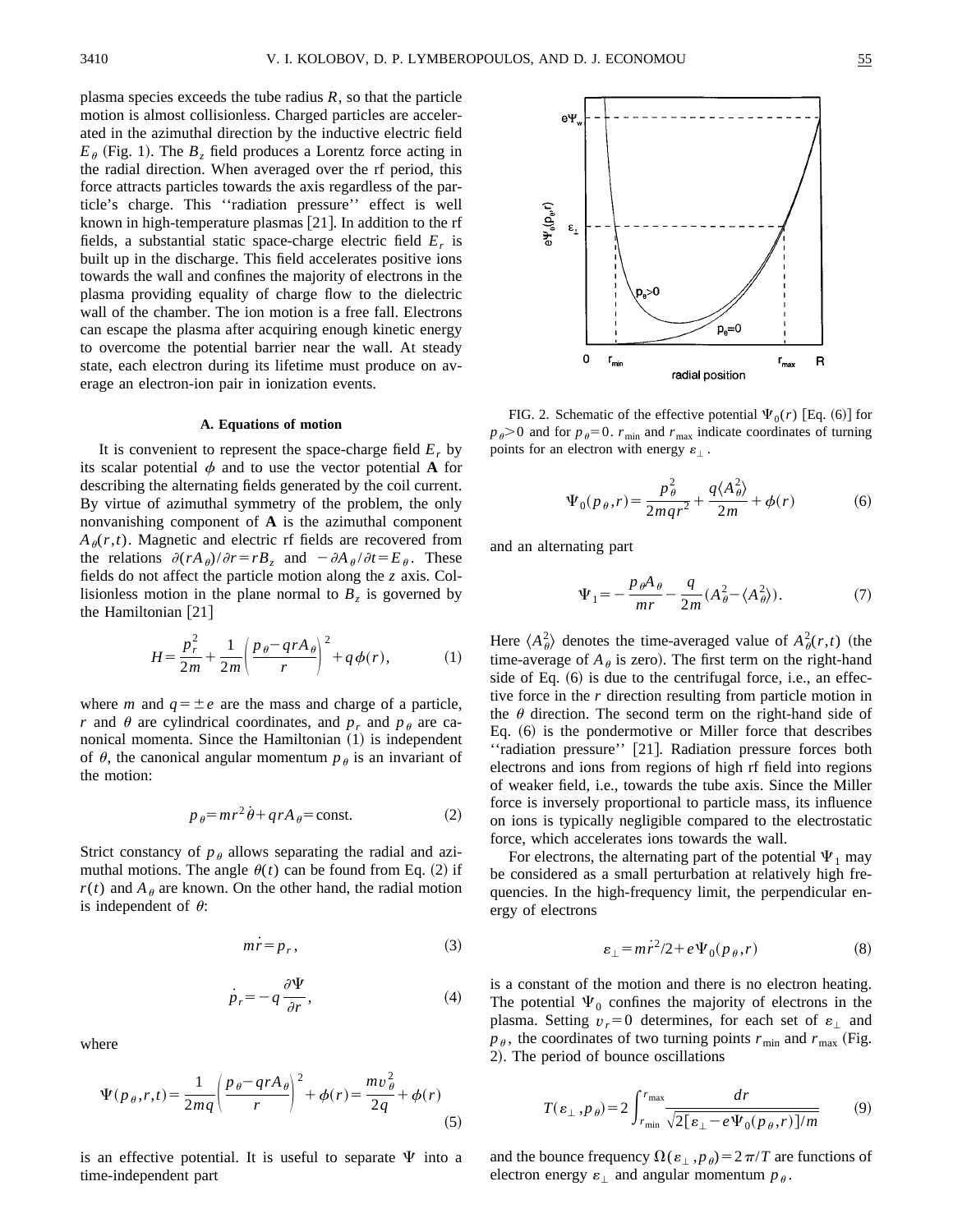### **B. Low-density plasmas**

Electromagnetic fields in ICPs are spatially inhomogeneous even in the absence of a skin effect. To distinquish finite-size effects and the field shielding by the plasma, let us consider the collisionless skin depth  $\delta = c/\omega_p$ , where  $\omega_p$  is the electron plasma frequency and *c* is the speed of light. For  $n_e = 10^{10}$  cm<sup>-3</sup>,  $\delta = 5$  cm, which is equal to the radius of the tube *R* considered in this paper. At low plasma density, when  $\delta$  *R*, the skin effect is negligible. (Simple estimates indicate that the ambipolar diffusion regime is established long before the field shielding begins.) In any case, however,  $E_{\theta}$ must vanish on the axis due to azimuthal symmetry of the problem. In the absence of skin effect, the rf current in the coil with angular frequency  $\omega$  produces electromagnetic fields with the vector potential

$$
A_{\theta} = A_0(r)\sin\omega t = (B_0r/2)\sin\omega t, \qquad (10)
$$

which corresponds to a spatially uniform magnetic field

$$
B_z = B_0 \sin \omega t \tag{11}
$$

and linearly varying electric field

$$
E_{\theta} = -(E_0 r/R)\cos \omega t \tag{12}
$$

of amplitude  $E_0 = B_0 \omega R/2$ . The ratio of the electric force  $eE_\theta$  to the magnetic (Lorentz) force  $e \nu B$  is  $\omega r/2v$ . This ratio decreases with a decrease of  $\omega$  and can be rather small at low frequencies even at  $r=R$ . The magnetic field can therefore have considerable impact on electron dynamics.

Consider collisionless electron motion under the influence of the rf fields  $(11)$  and  $(12)$  and an electrostatic field  $E_r = -d\phi/dr$ . A similar problem was treated by Weibel [22], who analyzed stable orbits of charged particles in electromagnetic fields of a circular waveguide [when  $A_0(r)$  is a Bessel function] for  $\phi=0$ . In our case, the first term of  $\Psi_1$ gives no contribution to the force and the equations of motion  $(3)$ – $(5)$  are reduced to

$$
\ddot{r} = \frac{p_{\theta}^2}{m^2 r^3} - \left(\frac{\omega_L}{2}\right)^2 r \sin^2 \omega t - \frac{eE_r}{m},\tag{13}
$$

where  $\omega_L = e B_0 / m$  is the Larmor frequency. For the particularly simple case  $E_r(r) = E_0 r/R$ , Eq. (13) is equivalent to a set of two completely decoupled equations for  $x = r \cos \theta$  and  $y = r \sin \theta$ , both of the Mathieu type

$$
\{\ddot{x}, \ddot{y}\} = -\Omega^2 \left(1 - \frac{\omega_L^2}{8\Omega^2} \cos 2\omega t\right) \{x, y\}.
$$
 (14)

Equation  $(14)$  describes a linear oscillator under the influence of a harmonic external force of frequency  $2\omega$ . The frequency of natural oscillations  $\Omega = (\omega_L^2 / 8 + eE_0 / mR)^{1/2}$  is independent of energy. A parametric resonance is known to occur when the frequency of the force  $(2\omega)$  is close to  $k\Omega$ , where *k* is an integer. For  $\Omega = \omega_L / \sqrt{8}$  (no electrostatic field), the basic resonance  $(k=1)$  takes place in the interval  $\lceil 22 \rceil$ 





FIG. 3. Radial electron position as a function of time for resonance conditions  $B=1$  G,  $\omega = 7 \times 10^6$  s<sup>-1</sup> (1.1 MHz), and  $\omega_L/2\omega$ =1.27,  $p_\theta$ =0.1*m* $\omega$ *R*<sup>2</sup>, *R*=5 cm. A rectangular potential well was assumed. The time modulation of the amplitude of bounce oscillations corresponds to phase oscillations of the electron energy with respect to the electric field.

This resonance may have a major impact on gas breakdown in inductive discharges.

The resonance between bounce oscillations and rf fields can rapidly accelerate electrons. The amplitude of electron oscillations increases with time (Fig. 3). Under breakdown conditions ( $\phi=0$ ), electrons would escape to the wall when the amplitude of their bounce oscillations equals the tube radius. In a discharge, the potential  $\phi(r)$  is nonparabolic in the vicinity of the wall due to the presence of a space-charge sheath. Equation  $(14)$  is no longer valid at that location. Due to electron reflection from the sheath, the bounce frequency  $\Omega$  becomes a function of electron energy. That detunes the frequency, generally leading to phase oscillations with respect to the field (see Fig. 3). The variations of the bounce amplitudes shown in Fig. 3 correspond to variations of electron energy with time. Under the conditions of Fig. 3, the limited energy excursions correspond to regular electron motion. Under certain conditions, due to the nonlinearity of oscillations [the dependence of  $\Omega$  on  $\varepsilon_{\perp}$  in Eq.(9)], the motion of electrons may become chaotic. That corresponds to the onset of collisionless heating. We shall illustrate the origin of the chaos and the appearance of collisionless heating for the more practical case of a thin skin layer, which is analyzed in the next subsection.

### **C. High-density plasmas**

For high-density plasmas with  $\delta \ll R$ , the rf fields are localized within a thin skin layer near the wall. Electromagnetic forces act impulsively rather than continuously on bouncing electrons. Since  $\delta \ll R$ , one can neglect the time  $\tau=2\delta/v_r$  electrons spend in the skin layer compared to the bounce time  $t_{n+1}-t_n$  between two sequential interactions. In the presence of an electrostatic potential in the plasma, only sufficiently energetic electrons are capable of overcoming the potential barrier and reach the skin layer. For these electrons one can neglect the influence of the electrostatic potential for calculation of the bounce period from Eq.  $(9)$ :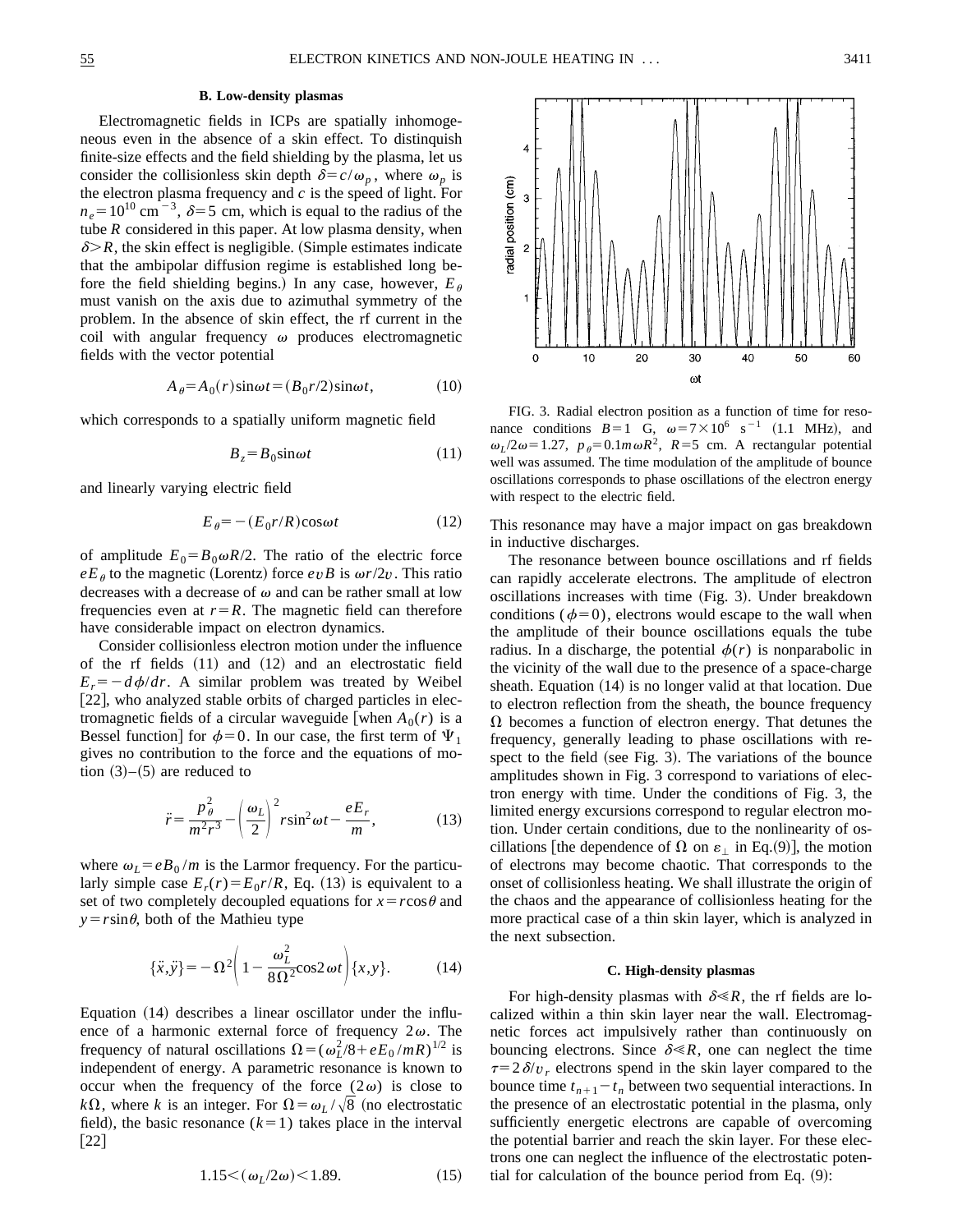$$
T = \frac{R}{\varepsilon_{\perp}} \sqrt{2m\varepsilon_{\perp} - \left(\frac{p_{\theta}}{R}\right)^2}.
$$
 (16)

Due to the two-dimensional nature of the problem, the period *T* is a function of two variables  $p_{\theta}$  and  $\varepsilon_{\perp}$ . The period *T* vanishes for particles with  $p_r=0$  moving along a circle of radius  $r \approx R$ . Another limiting case, namely,  $p_{\theta} = 0$ , resembles a planar geometry. For  $p_{\theta} \neq 0$ , the period *T* has a maximum with respect to  $\varepsilon_{\perp}$ . Due to strict constancy of the canonical momentum  $p_{\theta}$ , a change in  $\varepsilon_{\perp}$  in the skin layer corresponds to a change in radial electron velocity. Thus, in the limiting case  $\delta \ll R$ , electron interactions with the rf fields affect only the radial part of electron energy.

Let us construct a mapping relating the values of variables between sequential interactions. Let  $\xi_n$  designate the phase of the field  $(\xi_n = \omega t_n)$  at the moment of the *n*th electron reflection from the plasma boundary at  $r = R$ . The phases of the field between two sequential interactions are given by

$$
\xi_{n+1} = \xi_n + \omega T(\varepsilon_{n+1}).\tag{17}
$$

Integrating the equations of motion in the skin layer yields

$$
\varepsilon_{n+1} = \varepsilon_n + Q(\xi_n),\tag{18}
$$

where  $\varepsilon_{n+1} = \varepsilon (t_{n+1} - \tau)$  and  $\varepsilon_n = \varepsilon (t_n - \tau)$  are radical electron energies before the  $n+1$  and  $n$  kicks, respectively. The energy change in the skin layer *Q* is proportional to the power (the product of force  $e\partial\Psi_1/\partial r$  and electron velocity  $\dot{r}$ ) evaluated along a trajectory [23]

$$
Q = e \int_{t_n - \tau}^{t_n + \tau} \frac{\partial \Psi_1(r(t), t)}{\partial r} dt.
$$
 (19)

The difference equations  $(17)$  and  $(18)$  are equivalent to the equations of motions  $(3)$  and  $(4)$ . The value of the derivative  $d\xi_{n+1}/d\xi_n$  defines the degree of phase correlations. The inequality

$$
\left| \frac{d\xi_{n+1}}{d\xi_n} - 1 \right| \ge 1 \tag{20}
$$

serves as a rough criterion of local phase instability  $[23]$ . If Eq. (20) holds true, electron trajectories become chaotic in spite of the fact that the equations of motion contain no random forces. In some sense, the chaotic component of the motion remains weak compared to the regular component: it manifests itself on larger spatial and time scales in comparison to the regular bounce motion. Chaotic dynamics corresponds to ''slow'' electron diffusion along the ''energy axis'' from regions in phase space where particles are abundant to regions where particle density is low. Since the electron distribution function (EDF) usually decreases with energy, such a diffusion corresponds to collisionless electron heating.

Using Eqs.  $(20)$  and  $(16)$  and taking into account only the linear term of  $\Psi_1$  in Eq. (7), one obtains from Eq. (20)

$$
\frac{\omega T \Delta \varepsilon}{\varepsilon} \frac{| (p_\theta / R)^2 - m \varepsilon |}{2m\varepsilon - (p_\theta / R)^2} \ge 1, \tag{21}
$$

where  $\Delta \varepsilon$  is the magnitude of the energy kick. The phase of the rf field appears to be random for electrons if small changes of electron energy in the skin layer result in considerable changes in phase. In the vicinity of the maximum of  $T(\varepsilon)$ , where *T* is weakly energy dependent, small changes in  $T(\varepsilon)$  also result in a small change in the phase over the period of bounce oscillations. The heating becomes second order with respect to  $\Delta \varepsilon$ . On the contrary, for  $T \rightarrow 0$ , where the derivative  $dT/d\varepsilon$  tends to infinity, even small changes in energy may result in considerable changes in phase; the denominator of Eq.  $(21)$  becomes zero. Far from these peculiarities, which are specific to cylindrical geometry, inequality (21) requires that  $\omega T \Delta \varepsilon / \varepsilon > 1$ . This condition, well known for a planar case  $[24]$ , states that for small-amplitude kicks  $\Delta \varepsilon$ , the driving frequency  $\omega$  must be sufficiently large so that the field could change many times during the bounce period. For small  $p_{\theta}$  (as in the planar case), the bounce period *T* decreases with an increase in energy and the motion of energetic electrons is more regular. Equation  $(21)$  imposes restrictions on the maximum energy electrons can achieve by the collisionless heating mechanism.

To proceed further, we have to calculate the energy kick per single pass through the skin layer. For the sake of simplicity, let us assume, as in  $[11,15]$ , an exponential decay of the fields within the skin layer:  $A_\theta = A_0 \exp[-(R-r)/\delta]$ . For  $Q \ll \varepsilon$ , integrating along unperturbed trajectories  $r = \pm v_r t$ , we obtain  $[11,15]$ 

$$
Q(p_{\theta}, p_r, \xi) = \omega_L \delta \sin \xi (2p_{\theta}/R + m \omega_L \delta \cos \xi) \frac{\omega \tau}{1 + (\omega \tau)^2},
$$
\n(22)

where  $\omega_L = e B_0 / m$  is the Larmor frequency in the magnetic field  $B_0 = A_0 / \delta$ . Two points are worth mentioning regarding Eq.  $(22)$ .  $(a)$  Evidently, the maximal energy can be acquired if the electric field remains in the same direction during the entire electron transit through the skin layer. However, since the amplitude of the induced electric field ( $E_{\theta} \propto \omega$ ) decreases with  $\omega$ , the optimal conditions for the energy gain take place at  $\omega \tau = 1$  when *Q* reaches a maximum with respect of  $\omega \tau$ . (b) The term of *Q* linear with respect to  $\omega_L \delta$  vanishes for  $p_{\theta}=0$  due to symmetry of the problem.

The important difference of our analysis from  $[11]$ , where the rf magnetic field was neglected, is in the direction of the velocity kick. Accounting for the magnetic field results in a velocity kick normal to the plasma boundary, similar to that taking place in a capacitively coupled rf discharge  $[15]$ . The direction of the velocity kick greatly influences the dynamics of bouncing electrons; for instance, in the planar case, kicks parallel to the boundary (as in  $[11]$ ) imply the absence of  $collisions$  heating  $[13]$ . Contrary to the capacitively coupled plasma, electrons entering the skin layer with zero azimuthal velocity experience no energy kick in the linear approximation: the first term in Eq.  $(22)$  vanishes for  $p_{\theta}=0$ . In the linear approximation, the mapping (17) and  $(18)$  can be written in the form

$$
\mathcal{E}_{n+1} = \mathcal{E}_n + \frac{4\,\omega_L}{\omega} P \sin \xi_n \frac{\sqrt{\mathcal{E}_n}}{\mathcal{E}_n + 1},\tag{23}
$$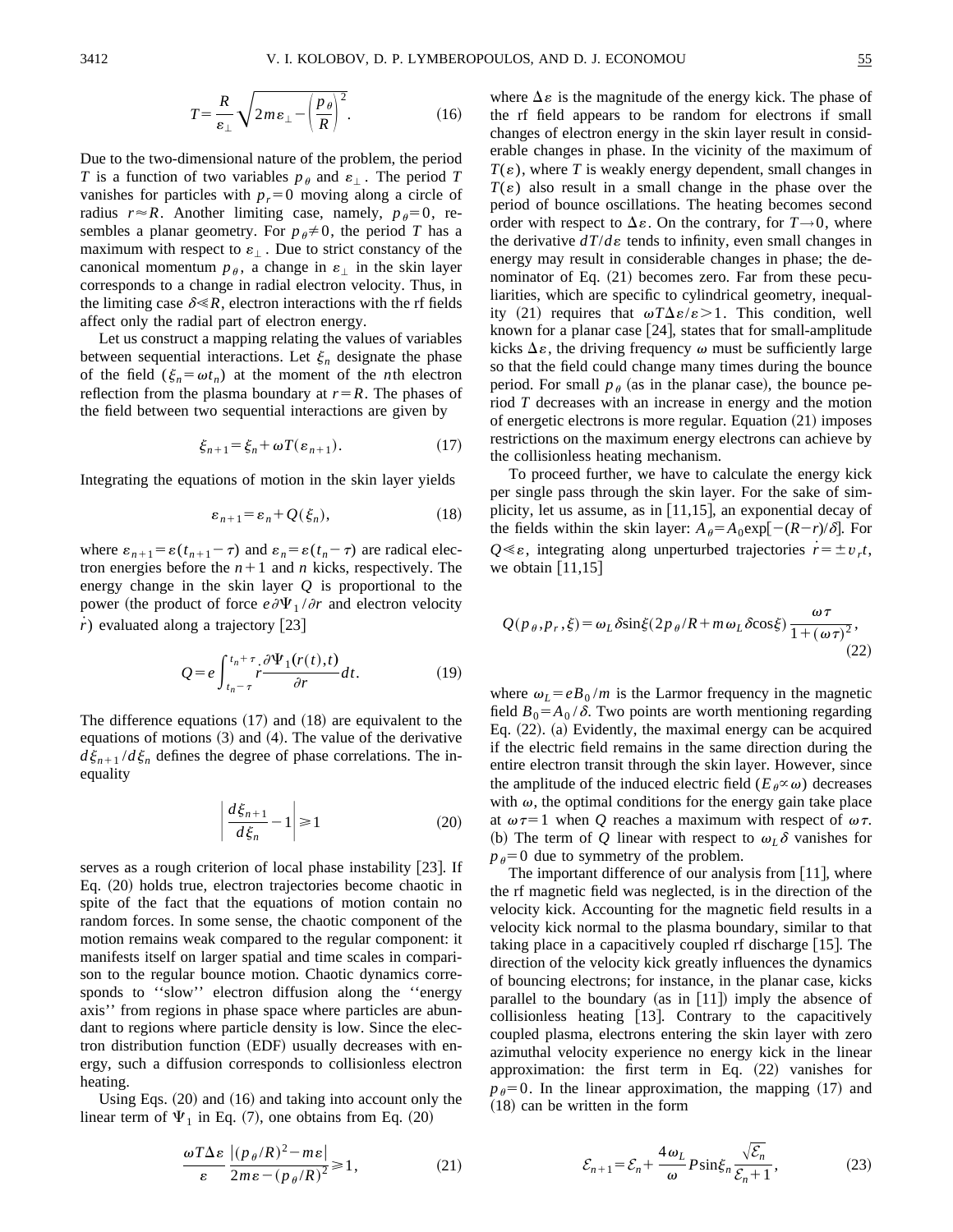

FIG. 4. Regions of regular (above) and chaotic (below solid lines) electron dynamics for the case of a thin skin layer. The solid lines indicate the maximal values of the radial electron energy  $\mathcal E$ that can be reached in collisionless heating for a particular value of the angular momentum *P*.

$$
\xi_{n+1} = \xi_n + \frac{2R}{\delta} \frac{\sqrt{\mathcal{E}_{n+1}}}{\mathcal{E}_{n+1} + P^2} + \frac{2\omega_L}{\omega} P \cos \xi_n \frac{\mathcal{E}_{n+1} - 1}{(\mathcal{E}_{n+1} + 1)^2 \sqrt{\mathcal{E}_{n+1}}},\tag{24}
$$

where  $P = p_{\theta} / m \omega \delta R$  and  $\mathcal{E} = 2\varepsilon / m(\omega \delta)^2 - P^2$  are dimensionless momentum and energy, respectively. Since the transformation from *n* to  $n+1$  is generated by Hamilton's equations, the mapping  $(23)$  and  $(24)$  must be area preserving. The last term in Eq.  $(24)$  accounts for the first-order change in phase to ensure area preservation  $[24]$ . In variables  $\mathcal E$  and  $P$ , the boundary of chaos defined by Eq. (21) becomes

$$
\frac{4\,\omega_L R}{\omega\delta} \frac{P\sqrt{\mathcal{E}}|P^2 - \mathcal{E}|}{(\mathcal{E}+1)(\mathcal{E}+P^2)^2} > 1.
$$
 (25)

This boundary is shown in Fig. 4 for typical discharge conditions,  $\omega = 8.5 \times 10^7 \text{ s}^{-1}$  (13.56 MHz),  $\omega_L = 1.7 \times 10^7 \text{ s}^{-1}$  $(B_0=1 \text{ G})$ ,  $\delta=1 \text{ cm}$ , and  $R=5 \text{ cm}$ . The dashed line corresponds to the maximum of  $T(\mathcal{E})$ , where heating becomes second order with respect to  $\Delta \varepsilon$ . Since collisionless heating affects only the radial part of electron energy, electrons can be heated up to radial energies  $m(\omega\delta)^2/2 \sim 2$  eV for the conditions of Fig. 4. An increase of  $\omega_L$  or a decrease of  $\omega$ leads to an increase of these energies.

### **III. BOLTZMANN EQUATION FOR ELECTRONS**

The electron distribution function in a rf discharge is a function of time, three electron velocities, and (at least one) spatial coordinate. In general, the solution of the Boltzmann equation for the EDF is a formidable numerical task. For that reason, the development of reliable approximations is valuable. The traditional two-term Legendre expansion of the EDF is valid only for the collisional regime  $\lambda \ll R$  [25]. However, due to the large difference between momentum and energy relaxation rates of electrons, a separation of the EDF



FIG. 5. Characteristic frequencies for an argon discharge for electrons with an energy of 5 eV, a plasma density of  $10^{11}$  cm<sup>-3</sup>, and the tube radius  $R=5$  cm: angular frequency  $\omega$ , bounce frequency  $\Omega$ , transport collision frequency  $\nu$ , and the frequency of Coulomb interaction among electrons  $v_{ee}$ .

into two parts can be performed for the free-flight regime as well  $[26,27]$ . In rf discharges, one can separate rapidly and slowly varying parts of the EDF. For trapped electrons, the slowly varying part turns out to be almost isotropic. Furthermore, by performing an appropriate spatial averaging, the kinetic equation for the isotropic part is reduced to an ordinary differential equation. Thus, for the majority of electrons, the principal part of the EDF turns out to be a function of a sole variable, the total electron energy.

#### **A. Nonlocal approach**

It is convenient to use invariants of the particle motion as independent variables in the Boltzmann equation. Taking advantage of the azimuthal symmetry of our problem and using the canonical momentum  $p_{\theta}$  as an independent variable, the Boltzmann equation for electrons can be written in the form  $|25|$ 

$$
\frac{\partial f}{\partial t} + v_r \frac{\partial f}{\partial r} + \dot{p}_r \frac{\partial f}{\partial p_r} = S,\tag{26}
$$

where *S* is a collision operator and  $p<sub>r</sub>$  is given by Eq. (4). The electron distribution function  $f$  in Eq. (26) is a function of  $p_r$ ,  $p_\theta$ ,  $p_z$ ,  $r$ , and  $t$ . Since there is no variation with  $z$  and  $\theta$ , these coordinates have been omitted. Also, the term  $p_{\theta} \partial f / \partial p_{\theta}$  vanishes because  $p_{\theta} = 0$  [see Eq. (2)]. According to Eq.  $(26)$ , electron motion along *z* is coupled to the motion in the (*x*,*y*) plane solely due to collisions.

The ICP is a weakly ionized plasma. For the majority of electrons, the frequency of electron collisions with neutral atoms exceeds the frequency of Coulomb interactions among electrons (see Fig. 5). In the pressure range of interest, the bounce frequency  $\Omega$  exceeds the momentum transfer collision frequency  $\nu$ . In argon (as in many other gases) the total frequency of inelastic collisions  $v^*$  (which includes excitation and ionization of atoms) is small compared to  $\nu$  in the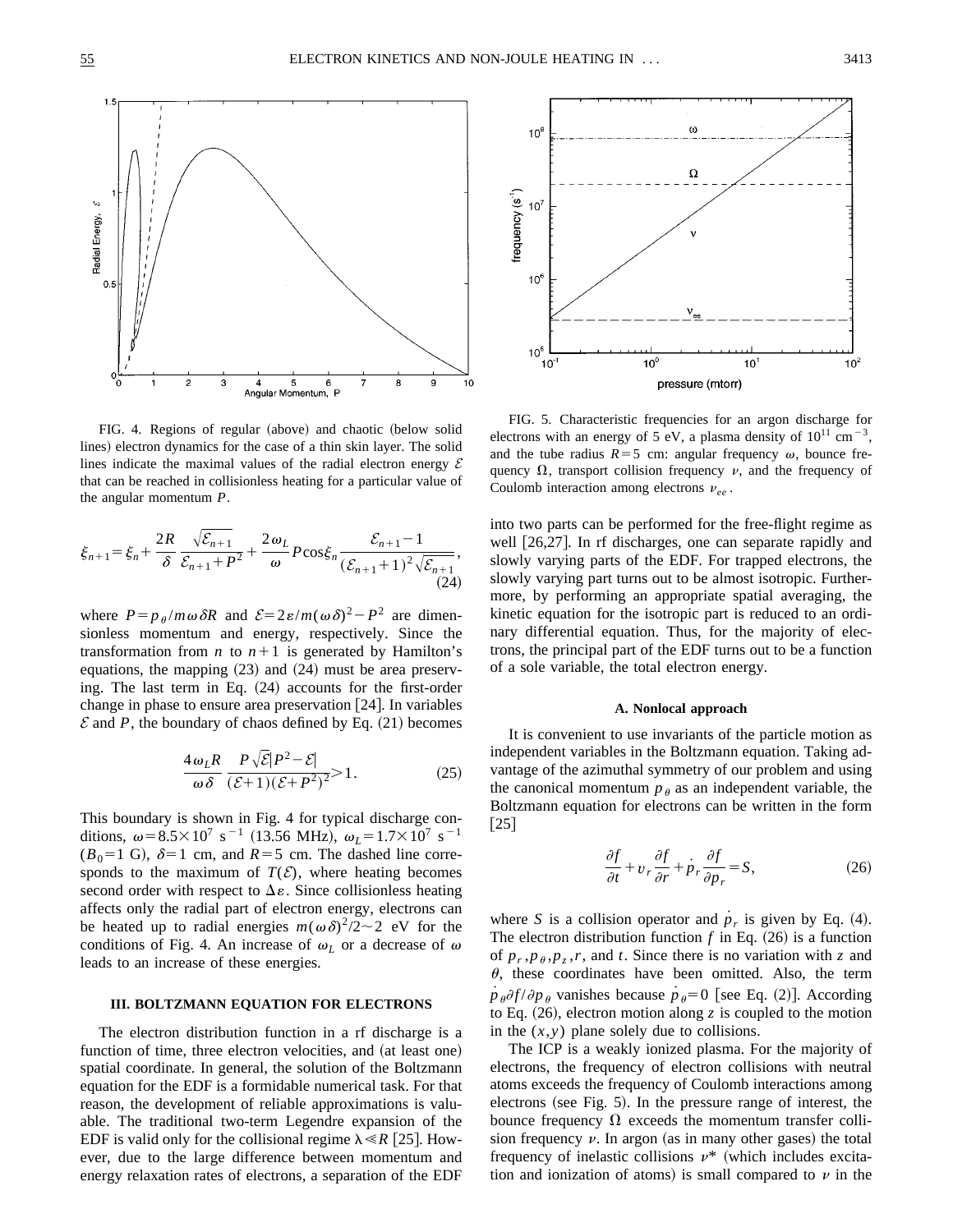energy range of interest. The difference between  $\nu$  and  $\nu^*$ 

(i.e., the difference between momentum and energy relaxation rates) can be used to simplify the Boltzmann equation.

Let us rewrite Eq. (26) using the transverse energy  $\varepsilon_{\perp}$  $[Eq. (8)]$  as an independent variable

$$
\frac{\partial f}{\partial t} + v_r \left( \frac{\partial f}{\partial r} \right)_{\varepsilon_{\perp}} - e \frac{\partial \Psi_1}{\partial r} v_r \frac{\partial f}{\partial \varepsilon_{\perp}} = -\nu (f - F_0) + S^*.
$$
\n(27)

Now, the EDF is a function of  $\varepsilon_{\perp}$ ,  $p_{\theta}$ ,  $p_z$ ,  $r$ , and  $t$ , while the radial electron velocity  $v_r = \sqrt{2(\epsilon_{\perp} - e\Psi_0)/m}$  is a function of independent variables. The first term on the right-hand side of Eq.  $(27)$  describes momentum transfer in collisions with gas species. The scattering is assumed to be isotropic and  $F_0$  designates the isotropic part of the EDF

$$
F_0(\varepsilon) = \frac{1}{4\pi} \int f d\Omega_v, \qquad (28)
$$

which is assumed time independent for reasons discussed below. Integration in Eq. (28) is performed over angles in velocity space and  $\varepsilon = \varepsilon_{\perp} + p_z^2/2m$  denotes the total energy. The term  $S^*$  on the right-hand side of Eq.  $(27)$  describes inelastic processes such as excitation and ionization of atoms, excitation of molecular vibrations and rotations, energy loss in elastic collisions with atoms, and Coulomb interactions among electrons. These processes can be divided into quasielastic and substantially inelastic. Quasielastic processes, such as excitation of molecular vibrations and rotations, energy loss in elastic collisions with atoms, and Coulomb interactions among electrons, can be written in a Fokker-Planck form [25]. Substantially inelastic processes correspond to removing high-energy electrons and replacing them by low-energy ones. For instance, excitation of a single atomic level with energy  $\varepsilon^*$  is described by

$$
S_1^* = -\nu_1^*(\varepsilon)f + \sqrt{\frac{\varepsilon'}{\varepsilon}}\nu_1^*(\varepsilon')f(\varepsilon'). \tag{29}
$$

In this process a high-energy electron loses an energy quantum  $\varepsilon^*$  and reappears at energy  $\varepsilon' = \varepsilon - \varepsilon^*$ . Let  $\nu^*$  designate the frequency of all substantially inelastic processes including ionization. For most gases  $\nu \gg \nu^*$  in the considered energy range. Also, for plasma densities typical to ICPs,  $v \gg v_{ee}$  for the majority of electrons (see Fig. 5). Thus the inelastic collision term  $S^*$  in Eq.  $(27)$  is usually small compared to  $\nu f$ .

The EDF may be expressed as the sum of a rapidly varying part  $f_1$  and a slowly varying part  $f_0$ . The latter is almost time independent for  $\omega \ge v^*$  [25]. The equation for  $f_1$  is

$$
\frac{\partial f_1}{\partial t} + v_r \left( \frac{\partial f_1}{\partial r} \right)_{\varepsilon_{\perp}} - e \frac{\partial \Psi_1}{\partial r} v_r \frac{\partial f_0}{\partial \varepsilon_{\perp}} = -\nu f_1. \tag{30}
$$

The equation for  $f_0(\varepsilon_\perp, p_\theta, p_z, r)$  is

$$
v_r \left( \frac{\partial f_0}{\partial r} \right)_{\varepsilon_{\perp}} - \left\langle e \frac{\partial \Psi_1}{\partial r} v_r \frac{\partial f_1}{\partial \varepsilon_{\perp}} \right\rangle = -\nu(f_0 - F_0) + S^*,\tag{31}
$$

where the angular brackets designate time averaging over a rf period

$$
\langle f \rangle = f_0 = \frac{\omega}{2\pi} \int_0^{2\pi/\omega} f \, dt. \tag{32}
$$

For the majority of electrons, the difference,  $f_0 - F_0$ , is expected to be rather small, so that the energy relaxation term *S*\* in Eq. (31) may exceed  $\nu(f_0 - F_0)$ .

The first two terms of Eq.  $(30)$  are recognized as the total time derivative in configuration space. Thus the solution of Eq. (30) can be found by integration along electron trajectories  $\lceil 12 \rceil$ 

$$
f_1 = e \int_0^\infty ds \ e^{-\nu s} v_r(t-s) \frac{\partial \Psi_1}{\partial r} [r(t-s), t-s] \frac{\partial f_0}{\partial \varepsilon_\perp}.
$$
\n(33)

Having expressed the alternating part  $f_1$  in terms of the main part  $f_0$ , we may substitute Eq.  $(33)$  into Eq.  $(31)$  to obtain an equation for  $f_0$ 

$$
v_r \left(\frac{\partial f_0}{\partial r}\right)_{\varepsilon_{\perp}} - v_r \frac{\partial}{\partial \varepsilon_{\perp}} J_{\varepsilon}(\varepsilon_{\perp}, r, p_{\theta}) = -\nu(f_0 - F_0) + S^*,\tag{34}
$$

where

$$
J_{\varepsilon} = e^2 \int_0^{\infty} ds \ e^{-\nu s} \left( \frac{\partial \Psi_1}{\partial r} v_r(t-s) \frac{\partial \Psi_1}{\partial r} \left[ r(t-s), t-s \right] \right) \frac{\partial f_0}{\partial \varepsilon_{\perp}}
$$
(35)

is the electron flux along the  $\varepsilon_{\perp}$  axis caused by electron heating.

Consider trapped electrons with  $\varepsilon_1 \leq e \phi_w$ . The bounce motion of these electrons [described by the first term of Eq.  $(34)$ ] occurs much more rapidly than their displacement along the energy axis; the first term in Eq.  $(34)$  dominates. This term vanishes if  $f_0$  does not depend explicitly on  $r$ , i.e., if  $f_0 = F(\varepsilon_+, p_\theta, p_z)$ . An equation for *F* can be obtained by dividing Eq.  $(34)$  by  $v_r$  and integrating over the discharge cross section accessible to electrons with energy  $\varepsilon_{\perp}$ . This procedure of spatial averaging results in  $\lceil 26 \rceil$ 

$$
\frac{\partial}{\partial \varepsilon_{\perp}} D(\varepsilon_{\perp}, p_{\theta}) \frac{\partial F}{\partial \varepsilon_{\perp}} = \overline{\nu} (F - F_0) - \overline{S}^*, \tag{36}
$$

where

$$
D = e^{2} \Omega \int_{r_{\min}}^{r_{\max}} \frac{dr}{v_r} \int_{0}^{\infty} ds \ e^{-vs}
$$

$$
\times \left\langle \frac{\partial \Psi_{1}}{\partial r} v_r(t-s) \frac{\partial \Psi_{1}}{\partial r} [r(t-s), t-s] \right\rangle \tag{37}
$$

is the energy diffusion coefficient and  $\Omega$  is the bounce frequency for an electron with energy  $\varepsilon_{\perp}$  and canonical momentum  $p_{\theta}$ . The overbar denotes spatial averaging:

$$
\overline{g} = \Omega \int_{r_{\min}}^{r_{\max}} \frac{g}{v_r} dr.
$$
 (38)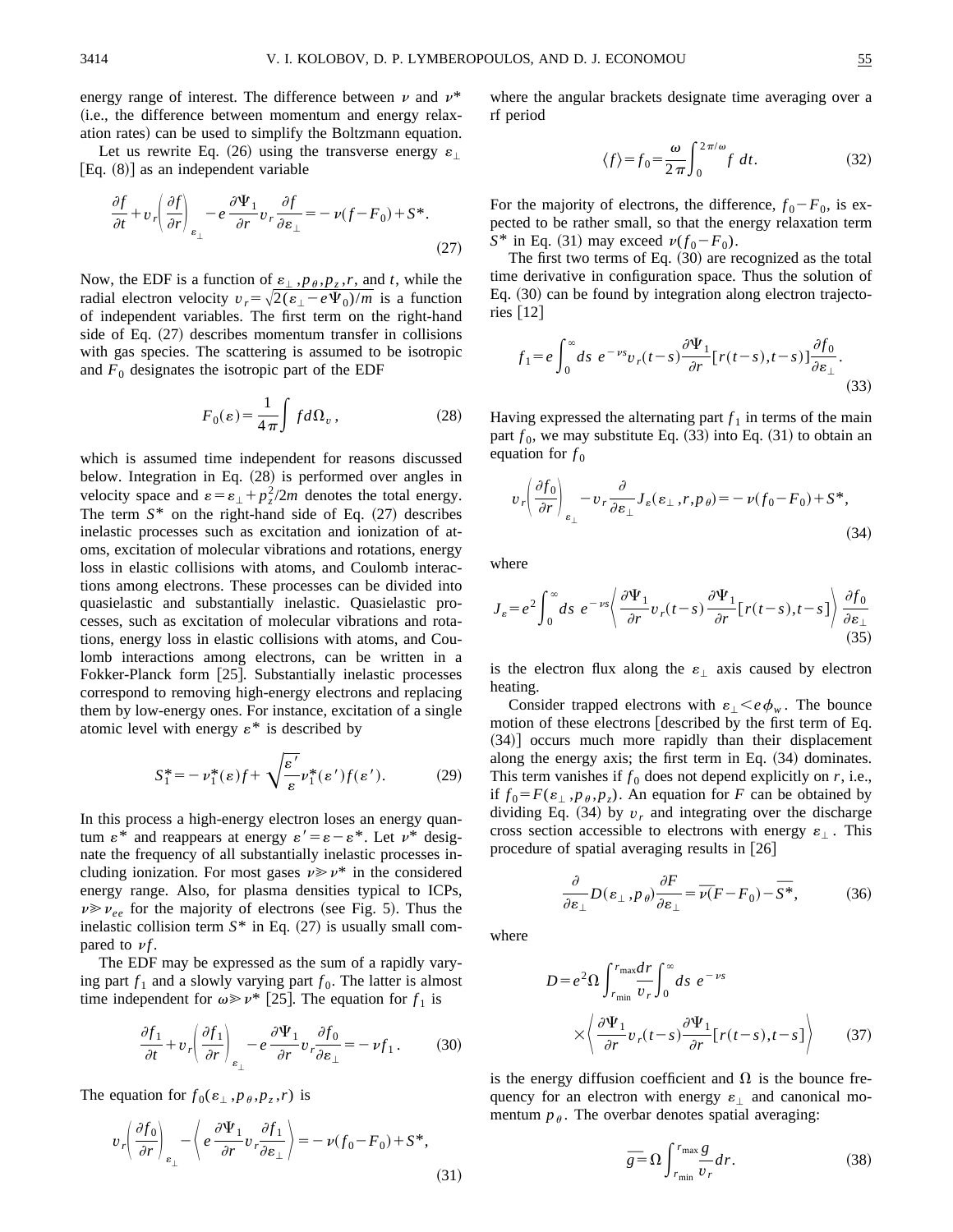Equation  $(36)$  describes a complex process of energy redistribution between three degrees of freedom. Heating produces an electron flux along the  $\varepsilon_{\perp}$  axis towards high energies and thus causes a departure of the EDF from an isotropic one. Elastic collisions tend to restore the isotropy of the EDF. They act on a time scale that is long compared to the bounce time, but short compared to the electron lifetime, resulting in an almost isotropic distribution of trapped electrons. When  $\nu \gg \nu^*$  holds true, Eq. (36) can be simplified even further. The EDF can be written as the sum of an isotropic part  $F_0$  and a small anisotropic addition  $F_1 \ll F_0$ :  $F(\varepsilon_{\perp}, p_{\theta}, p_z) = F_0(\varepsilon) + F_1(\varepsilon_{\perp}, p_{\theta}, p_z)$ . The equation for the isotropic part has the form

$$
\frac{d}{d\varepsilon}D_{\varepsilon}(\varepsilon)\frac{dF_{0}}{d\varepsilon} = -\overline{S}^{*},\qquad(39)
$$

where  $D_{\varepsilon}(\varepsilon)$  is the energy diffusion coefficient averaged over  $p_{\theta}$  and  $p_z$ :

$$
D_{\varepsilon}(\varepsilon) = \frac{1}{2m\varepsilon} \int \int_{p_{\theta}^2 + p_z^2 < 2m\varepsilon} D(\varepsilon_{\perp}, p_{\theta}) dp_{\theta} dp_z.
$$
 (40)

The energy diffusion coefficient  $D_{\varepsilon}$  contains all information about electron heating and determines microscopic characteristics of the electron ensemble such as the principal part of the EDF,  $F_0$ , and macroscopic quantities such as the rate of power deposition into the plasma.

Thus, similar to the collisional case  $\lambda < \delta$  [3,4], electrons are separated into two groups with respect to total energy: trapped electrons with  $\varepsilon \leq e \phi_w$  and "free" electrons with  $\varepsilon > e \phi_w$ . For trapped electrons, the kinetic equation is reduced to an ordinary differential equation, Eq. (39). For free electrons, the more general equation, Eq.  $(34)$ , should be used. These electrons are capable of escaping the discharge and their EDF depends explicitly on radial position. Moreover, at  $\lambda > R$ , the EDF of free electrons becomes notably anisotropic. While in the collisional case  $\lambda \leq R$  considerable anisotropy of the EDF appears only at a distance approximately equal to  $\lambda$  near the wall (due to the absence of electron flux from the wall), in the free-flight case the EDF anisotropy manifests itself everywhere. Since only those electrons for which  $v_r(\varepsilon_\perp, p_\theta, R) > 0$  can escape to the wall, the velocity of an escaping electron must satisfy the condition

$$
\varepsilon_{\perp} - \frac{p_{\theta}}{mR^2} > e \phi_w. \tag{41}
$$

Thus electrons with  $p_{\theta} \approx 0$  that move away from the axis can escape if  $\varepsilon_1 > e \phi_w$ . Since these electrons are present only in the vicinity of the axis, the EDF at  $r \approx 0$  decreases rapidly with energy starting at  $\varepsilon_{\perp} \approx e \phi_w$ . For larger *r*, such a decrease of the EDF begins at higher  $\varepsilon_{\perp}$ . Consequently, the EDF at  $\varepsilon_{\perp} > e \psi_w$  becomes a complicated function of radial position and angles. While free electrons are primarily responsible for the dc component of the electron current and give considerable contribution to the energy balance at low pressures, their contribution to average quantities such as electron density, temperature, and power deposition is, in general, negligible.



FIG. 6. Phase shift  $\alpha$  between oscillations of the EDF  $f_1$  and oscillations of the accelerating force  $[Eq. (43)].$ 

### **B. Energy diffusion coefficient for a thin skin layer**

The induced electric field in a cylindrical ICP is spatially inhomogeneous even in the absence of the skin effect (see Fig. 1). The magnetic field becomes spatially inhomogeneous only due to the field shielding by the plasma. For  $\delta < R$ , we consider only the linear term of  $\Psi_1$  in Eq. (7), which gives the principal contribution to the electromagnetic force for electrons with nonzero  $p_{\theta}$ . In the limiting case of a thin skin layer  $\delta \ll R$ , retaining only the linear term of *Q* in Eq.  $(22)$ , integration of Eq.  $(33)$  can be carried out to give the oscillating part of the EDF in the form

$$
f_1(\varepsilon_\perp, p_\theta, t) = \Delta \varepsilon \frac{\partial f_0}{\partial \varepsilon_\perp} \sum_{n=0}^{\infty} e^{-\nu t_n} \sin \omega (t - t_n). \tag{42}
$$

Here  $\Delta \varepsilon$  is the energy kick in one pass through the skin layer and  $t_n$  designates the time of the *n*th electron interaction with the skin layer. Consider the hybrid regime when chaotization of electron motion is due to collisions  $[13]$ . For this regime, using the approximation  $t_n \approx 2\pi n/\Omega$ , we find

$$
f_1 = \frac{\Delta \varepsilon}{2} \frac{\partial f_0}{\partial \varepsilon_+} \{ \Phi_1(x, y) \sin \omega t - \Phi_2(x, y) \cos \omega t \}, \quad (43)
$$

where  $x=2\pi\omega/\Omega$ ,  $y=2\pi\nu/\Omega$ , and functions  $\Phi_1$  and  $\Phi_2$ are defined as

$$
\Phi_1 = \frac{\exp y - \cos x}{\cosh y - \cos x},\tag{44}
$$

$$
\Phi_2 = \frac{\sin x}{\cosh y - \cos x}.
$$
\n(45)

The function  $f_1$  oscillates with frequency  $\omega$  and with a phase shift  $\alpha = \arctan(\Phi_2 / \Phi_1)$  with respect to the oscillations of the force  $\partial \Psi_1 / \partial r \propto \sin \omega t$ . The phase shift  $\alpha$  is small at high pressures, when  $v \ge \Omega$ . At low pressures, in the nearcollisionless regime ( $\nu \ll \Omega$ ) the phase shift  $\alpha$  is a periodic function of *x* with a period  $2\pi$  (see Fig. 6). Under resonance conditions, the amplitude of  $f_1$  may be quite large due to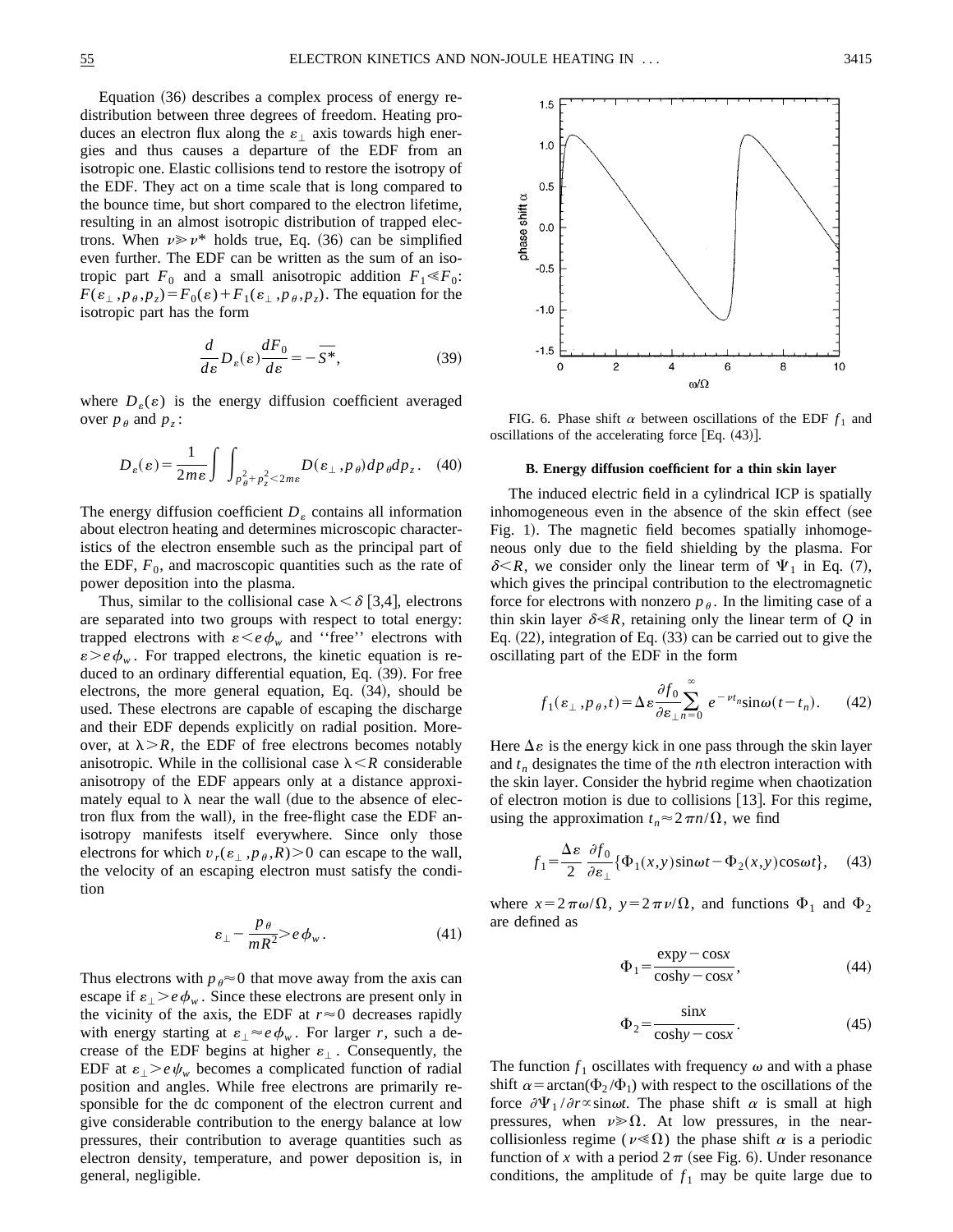

FIG. 7. Function  $\Phi_1$  [Eq. (43)] that describes phase correlations for hybrid heating regime. Strong resonances between bounce oscillations and rf fields are observed in the near-collisonless regime  $(\nu \leq \Omega)$  at  $\omega = k\Omega$ , where  $k=0, 1, 2, \ldots$ .

strong correlations of the field phases and large energy excursion compared to energy kick  $\Delta \varepsilon$  per single pass through the skin layer.

The second term of  $f_1$ , shifted in phase by  $\pi/2$  with respect to the force, produces no work when averaged over one period. Only the first term contributes to the power absorption in the plasma. From Eqs.  $(37)$  and  $(43)$ , the energy diffusion coefficient for the hybrid heating regime is

$$
D = \frac{1}{2} (\Delta \varepsilon)^2 \Omega \Phi_1(x, y). \tag{46}
$$

In limiting cases, this energy diffusion coefficient was obtained in Ref.  $\lceil 13 \rceil$  for a planar geometry. The energy diffusion coefficient is a product of a single energy kick in the skin layer, the bounce frequency  $\Omega$ , and the function  $\Phi_1$ , which describes the phase correlations between successive kicks. At  $y \le 1$ , function  $\Phi_1(x, y)$  exhibits resonances at  $x=2\pi k$ , where *k* is an integer (see Fig. 7). The energy diffusion coefficient

$$
D = \frac{(\Delta \varepsilon)^2}{2} \Omega \left[ 1 + \frac{1}{\pi} \frac{\nu \Omega}{\nu^2 + (2\Omega/\pi)^2 [1 - \cos(2\pi \omega/\Omega)]} \right]
$$
(47)

is anomalously large for resonant particles with  $\omega \approx k\Omega$ . For  $\nu \rightarrow 0$ , *D* tends to a  $\delta$  function. Far from resonances, the second term in the set of large square brackets of Eq.  $(47)$  is small. At low excitation frequencies  $\omega^2 \ll 2 \nu \Omega$ , the energy diffusion coefficient  $(46)$  also reaches a maximum due to phase correlations of the rf field with respect to electron motion

$$
D = \frac{(\Delta \varepsilon)^2 \nu \Omega^2}{\omega^2 + \nu^2}.
$$
 (48)

In the case of frequent collisions  $v \ge 0$ , the energy diffusion coefficient  $(46)$  is particularly simple

$$
D = (\Delta \varepsilon)^2 \Omega. \tag{49}
$$

It is interesting to note that the collision frequency  $\nu$  does not appear explicitly in Eq.  $(49)$  even though collisions are responsible for phase randomization.

For collisionless heating, the energy diffusion coefficient can be obtained using a random-phase approximation  $[13]$ . The resulting expression for  $D$  coincides with Eq.  $(49)$ . Although the mechanism of phase randomization is different in the collisionless and hybrid regimes, the heating rate described by Eq.  $(49)$  turns out to be the same. This is due to the fact that, for the considered hybrid regime, only electrons at a distance  $\lambda$  from the skin layer participate in the heating process.

The energy diffusion coefficients given by Eqs.  $(46)$ – $(49)$ are valid for both planar and cylindrical coordinates. To calculate the EDF in the cylindrical case, we have to average *D* over angles according to Eq. (40). Introducing cylindrical coordinates *P* and  $\vartheta$  in the ( $p_{\theta}, p_z$ ) plane, we obtain, for the particularly simple case  $(49)$ ,

$$
D_{\varepsilon} = \frac{(\omega_L \delta)^2}{R} \frac{m(\omega \delta)^2}{2} \sqrt{2m\varepsilon} Y \left[ \frac{m(\omega \delta)^2}{2\varepsilon} \right],\tag{50}
$$

where  $Y(x)$  is defined as

$$
Y(x) = \frac{1}{2} \int_0^{2\pi} d\vartheta \int_0^1 dP \frac{P^3 \cos^2 \vartheta (1 - P^2 \sin^2 \vartheta) \sqrt{1 - P^2}}{(1 - P^2 + x)^2}
$$
  
=  $\frac{1}{16} \left( \frac{-23 + 15x}{3} - \frac{(-3 - 6x + 5x^2) \arctan 1/\sqrt{x}}{\sqrt{x}} \right).$  (51)

Expression  $(50)$  differs considerably from the energy diffusion coefficient

$$
D_{\varepsilon} = \frac{(eE\lambda)^2 \nu^3}{6(\nu^2 + \omega^2)},\tag{52}
$$

which describes Joule heating  $\lceil 3 \rceil$ . The principal difference is that Joule heating is local [the energy diffusion coefficient  $(52)$  is a function of the local value of the electric field], while non-Joule heating is nonlocal. The energy diffusion coefficient  $(50)$  is determined by the entire profile of the rf fields in the skin layer. Also, contrary to Eq.  $(52)$ ,  $D<sub>s</sub>$  in Eq.  $(50)$  does not depend explicitly on gas pressure: the collision frequency does not appear in Eq.  $(50)$ . The energy diffusion coefficient  $(50)$  exhibits a maximum as a function of the product  $\omega\delta$  and increases monotonically as a function of  $\varepsilon$  $(see Fig. 8).$ 

The EDF calculated from Eq.  $(39)$  with  $D_{\varepsilon}$  given by Eq.  $(50)$  is shown in Fig. 9. The EDF is found with neglect of the electrostatic potential in the plasma (rectangular potential well) and no Coulomb interactions among electrons. In a semilogarithmic plot versus energy, the EDF is concave at low energies and convex at high energies that can be characterized by three temperatures. The concave shape of the EDF at low energies is due to a decrease of the energy dif-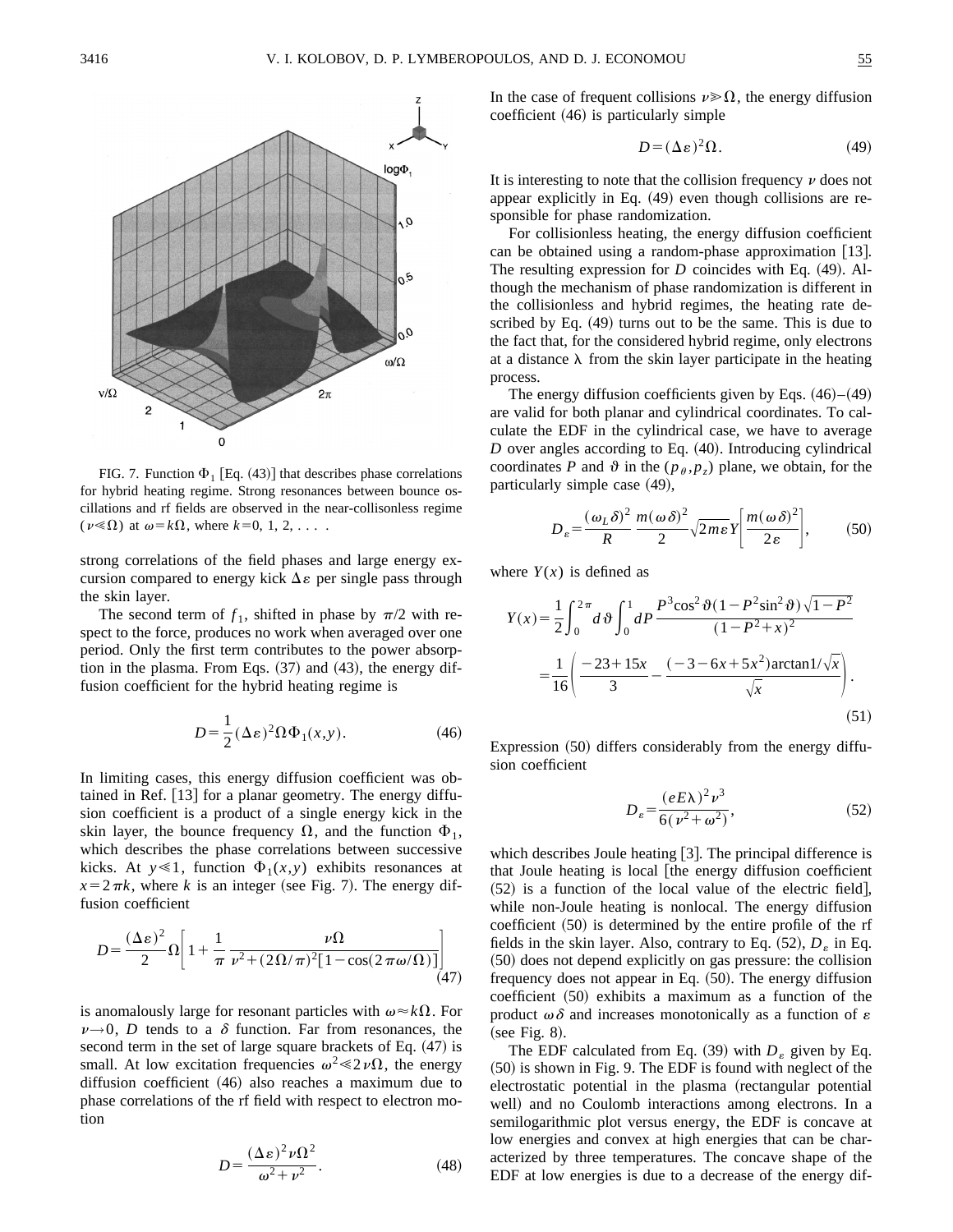

FIG. 8. Energy diffusion coefficient  $D<sub>s</sub>$  as a function of the total electron energy for a thin skin layer  $[Eq. (50)].$  The discharge conditions are  $\delta=1$  cm,  $R=5$  cm,  $B_0=2$  G,  $\omega=8.5\times10^7$  s<sup>-1</sup>, and a rectangular potential well for  $\phi(r)$ .

fusion coefficient with electron energy. The convex shape in the inelastic energy range  $\varepsilon > \varepsilon^*$  is due to energy loss in inelastic collisions. Such three-temperature EDFs have recently been reported for ICPs in argon [28].

## **IV. PARTICLE-IN-CELL–DYNAMIC MONTE CARLO SIMULATION**

The particle-in-cell–dynamic Monte Carlo simulation was employed to assess the electron-heating efficiency and to calculate the electron distribution function in weakly collisional regimes. The well-known particle-in-cell method  $[29,30]$ was used to ascribe particle attributes onto a grid. The simulations were performed for prescribed profiles of the fields.



FIG. 9. EDF in argon calculated from Eq.  $(39)$  with the energy diffusion coefficient  $(50)$ . The discharge conditions are the same as in Fig. 8.

Alternating electric and magnetic fields were taken in the form  $(11)$  and  $(12)$ . The profile of the electrostatic potential was taken as  $\phi(r) = \phi_0(r/R)^4$ . An infinitely thin sheath with a potential drop  $\Delta \phi = \phi_w - \phi_0$  was assumed to exist near the wall. The wall potential  $\phi_w$  with respect to the plasma potential at the axis (equal to zero) was found self-consistently to equalize the number of ionizations and the number of electrons lost to the wall. The electron distribution function and the heating rate in a steady state were computed for different gas pressures and driving frequencies.

The collision processes are described using the DMC technique  $|31,32|$ . The DMC method has some advantages compared to the null-collision Monte Carlo method  $[33,34]$ , which is widely used to calculate electron velocity distribution functions (EVDFs). The null-collision method requires the electron free-flight distribution as an input to the simulation. In contrast, the DMC method does not require knowledge of the free-flight distribution. In fact, the free-flight distribution is an output of the DMC simulation. In addition, the DMC method requires fewer random numbers per time step to describe the electron collision processes, as compared to the null-collision method. The DMC method is a transparent solution to the Boltzmann equation. The essence of the method consists in using the set of probability functions

$$
\mathcal{P}_{ij}^C(v_0) = \Delta t n_j v_0 2 \pi \int_0^{\pi} \sigma_{ij}(v_0, \chi') \sin \chi' d\chi', \quad (53)
$$

$$
\mathcal{P}_{ij}^v(v|v_0) = \delta(u - g(v_0, \varepsilon_{ij}, \chi)),\tag{54}
$$

$$
\mathcal{P}_{ij}^{\chi}(\chi|v_0) = \sigma_{ij}(v_0, \chi) \sin \chi \left/ \int_0^{\pi} \sigma_{ij}(v_0, \chi') \sin \chi' d\chi' \right., \tag{55}
$$

where  $\mathcal{P}_{ij}^C$ ,  $\mathcal{P}_{ij}^v$ , and  $\mathcal{P}_{ij}^{\chi}$  correspond to the electron collision probability, the conditional probability for an electron to have speed *v* after collision, and the probability for an electron to be scattered into angle  $\chi$ , respectively. The index *i* represents the collision process (i.e., excitation, ionization, etc.) that involves an electron and a particle  $j$  that has a collision cross section  $\sigma_{ii}(v_0, \chi)$ , a function of electron speed before the collision  $v_0$ , and the scattering angle  $\chi$ . The heavy species are assumed motionless. The  $\delta$  function in Eq. (54) ensures that momentum and energy are both conserved during the collision. These conservation laws require the postcollision electron speed to be

$$
g(v_0, \varepsilon_{ij}, \chi) = \left[ v_0^2 \left( 1 - \frac{2m}{m_j} (1 - \cos \chi) \right) - \frac{2\varepsilon_{ij}}{m} \right]^{1/2},
$$
\n(56)

where *m* is the mass of the electron,  $m_j$  is the mass of particle *j*, and  $\varepsilon_{ij}$  is the energy lost by the electron in the collision of type *i* with particle *j*. The free motion of the electrons (i.e., the flight of an electron between collisions) is described by explicitly integrating Newton's equations of motion

$$
\mathbf{v}(t_0 + \Delta t) = \mathbf{v}(t_0) + \frac{1}{m} \int_{t_0}^{t_0 + \Delta t} \mathbf{F}(t) dt,
$$
 (57)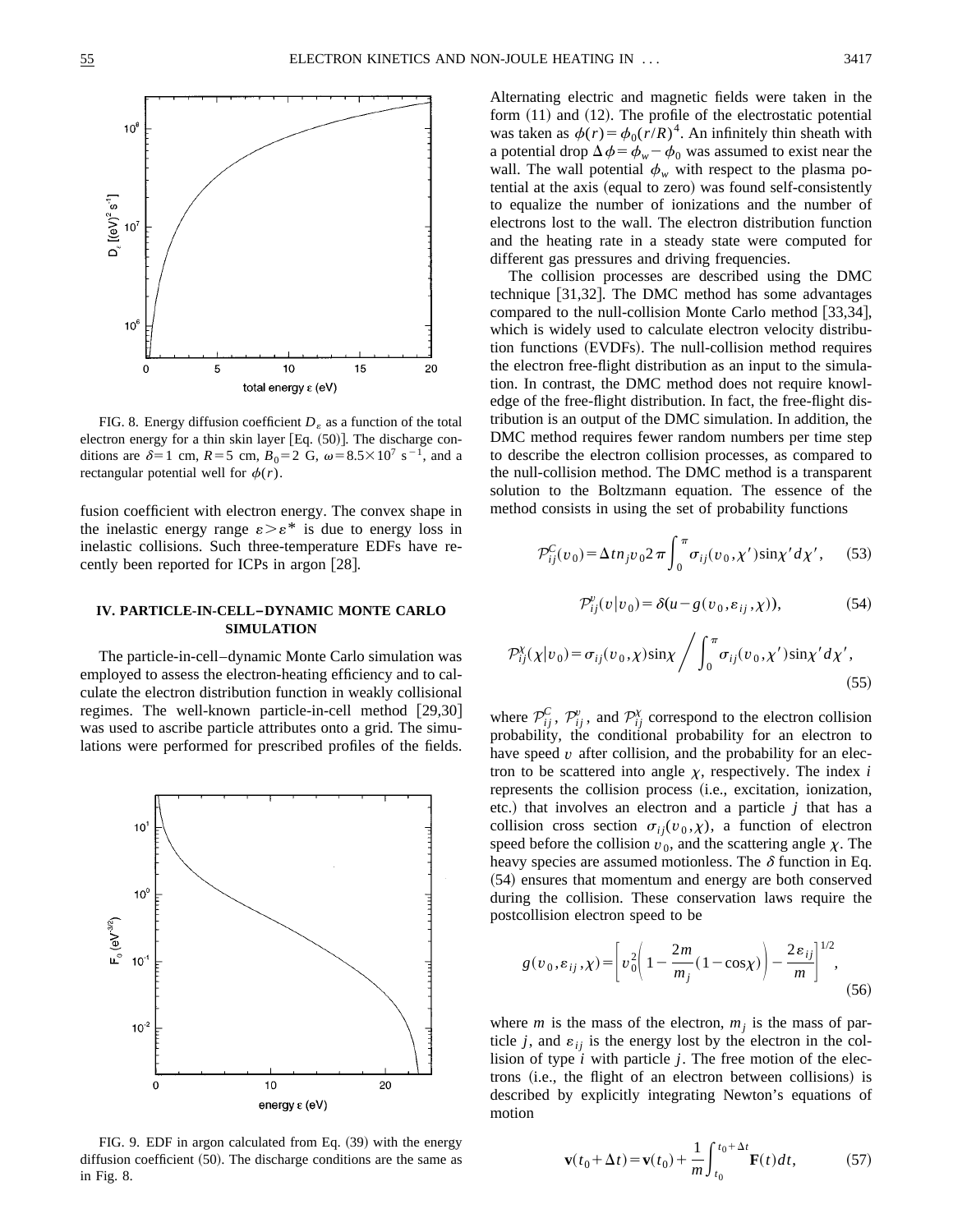TABLE I. Energy lost in inelastic collisions  $\mathcal{E}_{in}$  energy carried to the wall  $\mathcal{E}_{w}$  (per electron in a unit time), and the ratio of electron escapes to the number of inelastic collisions  $\kappa$  for different pressures and driving frequencies at  $B=1$  G.

| Pressure  |                         |                   |        |                             |                   |        |                         |                   |        |
|-----------|-------------------------|-------------------|--------|-----------------------------|-------------------|--------|-------------------------|-------------------|--------|
|           | $0.3$ mtorr             |                   |        | 1 mtorr                     |                   |        | 10 mtorr                |                   |        |
| Frequency | $\mathcal{E}_\text{in}$ | $\mathcal{E}_{w}$ | к      | $\mathcal{E}_{\mathsf{in}}$ | $\mathcal{E}_{w}$ | К      | $\mathcal{E}_\text{in}$ | $\mathcal{E}_{w}$ | к      |
| (MHz)     | $(10^{-13})$<br>W       | $(10^{-13})$      | $(\%)$ | $(10^{-13}) W$              | $(10^{-13}) W$    | $(\%)$ | $(10^{-13}) W$          | $(10^{-13}) W$    | $(\%)$ |
| 2         | 2.2                     | 2.5               | 2.8    | 5.7                         | 6.3               | 2.9    | 1.6                     | 0.37              | 0.35   |
| 13.56     | 1.45                    | 1.54              | 2.1    | 2.3                         | 1.9               | 1.3    | 6.1                     | 3.8               | 0.43   |
| 40.7      | 1.1                     | 1.1               | 1.8    | 2.0                         | 1.6               | 1.1    | 8.8                     | 7.0               | 0.7    |

$$
\mathbf{r}(t_0 + \Delta t) = \mathbf{r}(t_0) + \int_{t_0}^{t_0 + \Delta t} \mathbf{u}(t) dt,
$$
 (58)

where **v** and **r** are the electron velocity and position vector, respectively, *t* is the current time,  $\Delta t$  is a small time increment, and **F** is the force acting on the electrons.

An algorithm can now be devised based on Eqs.  $(53)$ –  $(55)$  to describe the collisional motion of an electron in a plasma. The probability that the electron will not suffer a collision is given by

$$
\mathcal{P}^{\text{NC}} = 1 - \sum_{i,j} \mathcal{P}^C_{ij},\tag{59}
$$

whereas the probability for a collision of type  $i$  (ionization, excitation, or elastic) with a particle  $j$  is given by Eq.  $(53)$ . A random number  $Y$  uniformly distributed in the interval  $[0,1]$ dictates whether the electron suffers no collision

$$
y \leqslant \mathcal{P}^{\rm NC} \tag{60}
$$

or suffers a collision of type *i* with particle *j*,

$$
\mathcal{P}^{\text{NC}} + \sum_{l=1}^{k-1} \mathcal{P}_l^{\text{C}} \leq \mathcal{Y} \leq \mathcal{P}^{\text{NC}} + \sum_{l=1}^{k} \mathcal{P}_l^{\text{C}},\tag{61}
$$

where each value of *l* corresponds to a unique pair  $(i, j)$ . Once the collision type has been determined, the energy of the electron is revised according to the collision characteristics  $(e.g.,$  elastic and inelastic), by using Eq.  $(54)$ . The velocity of the electron is then updated based on the scattering and azimuthal angles, with probability distributions given by Eq. (55). For the simulation reported in this paper, only electron collisions with neutral atoms were considered and the scattering was assumed to be isotropic.

The chamber geometry studied here is axisymmetric. Advantage is taken of this symmetry, so that all quantities are functions of only one spatial coordinate (the radial position of a particle). However, the logic associated with the threedimensional particle motion is exact  $[35]$ . Cylindrical coordinates are used to describe the electron motion in velocity space. During the PIC-DMC simulation all three electron velocity components (i.e.,  $v_r$ ,  $v_\theta$ , and  $v_z$ ) and two spatial coordinates ( $r$  and  $\theta$ ) are recorded. As electrons are moved forward in time, their velocity components are calculated at specific times of the rf cycle [phase angle  $\xi = \omega t \pmod{2\pi}$ ] and statistics are accumulated. Numerically, the timedependent electron velocity distribution function  $f(\mathbf{v},r,\xi)$  is computed on discrete volume elements  $\Delta v_r \Delta v_\theta \Delta v_z \Delta r \Delta \xi$ located around the velocity **v**, the radial position *r*, and the phase angle  $\xi$ . As the simulation advances in time, the appropriate  $(v_r, v_\theta, v_z, r, \xi)$  bins of the EVDF are updated.

The particles were initially given positions and velocities chosen randomly. At the beginning of the simulation the wall potential was set to a relatively high value (exceeding the ionization threshold) to ensure that the electron ensemble will not decrease with time. Thereafter, the wall potential was adjusted periodically (every  $10-80$  rf cycles depending on conditions) to maintain a constant, within limits, number of electrons. The procedure was as follows. After an electron move, the new location of the electron was tested to determine whether the electron had reached the plasma boundary. Then, if the radial energy of the electron  $mv_r^2/2$  was greater than the potential drop in the sheath  $e\Delta\phi$ , the electron was lost, otherwise it was specularly reflected. In between wallpotential adjustements statistics were collected with regard to the energy of the electrons striking the plasma boundary. The resulting vector reflected the electron energy distribution function (EEDF) of the electrons penetrating the sheath. The vector containing the electron energies was then sorted in ascending order. If the number of ionizations was not equal to the number of electrons escapes (highly likely) the wall potential was adjusted based on the net electron number change. If there was an electron number deficit the wall potential was set to a higher value to confine electrons. If  $\mathcal{N}^-$  is the electron-number deficit, the new potential was determined by simply moving  $\mathcal{N}^-$  notches up (with respect to energy) the EEDF sorted vector from the notch closest to the current wall potential. If there was an electron number surplus, the wall potential was set to a lower value to allow more electrons to escape. If  $\mathcal{N}^+$  is the electron-number surplus, the new wall potential was determined by simply moving  $\mathcal{N}^+$  notches down (with respect to energy) from the notch closest to the current wall potential. Naturally, this results in a wall potential that fluctuates with time. If the statistics are adequate, the wall potential fluctuations are kept to a minimum. After the establishment of a dynamic steady state, the characteristics of the electron ensemble were recorded to calculate the EDF and the ionization, loss, and heating rates.

## **V. RESULTS OF THE DMC SIMULATIONS**

Argon-gas pressures in the range 0.1–10 mtorr, excitation frequencies in the range 2–40 MHz, and magnetic induction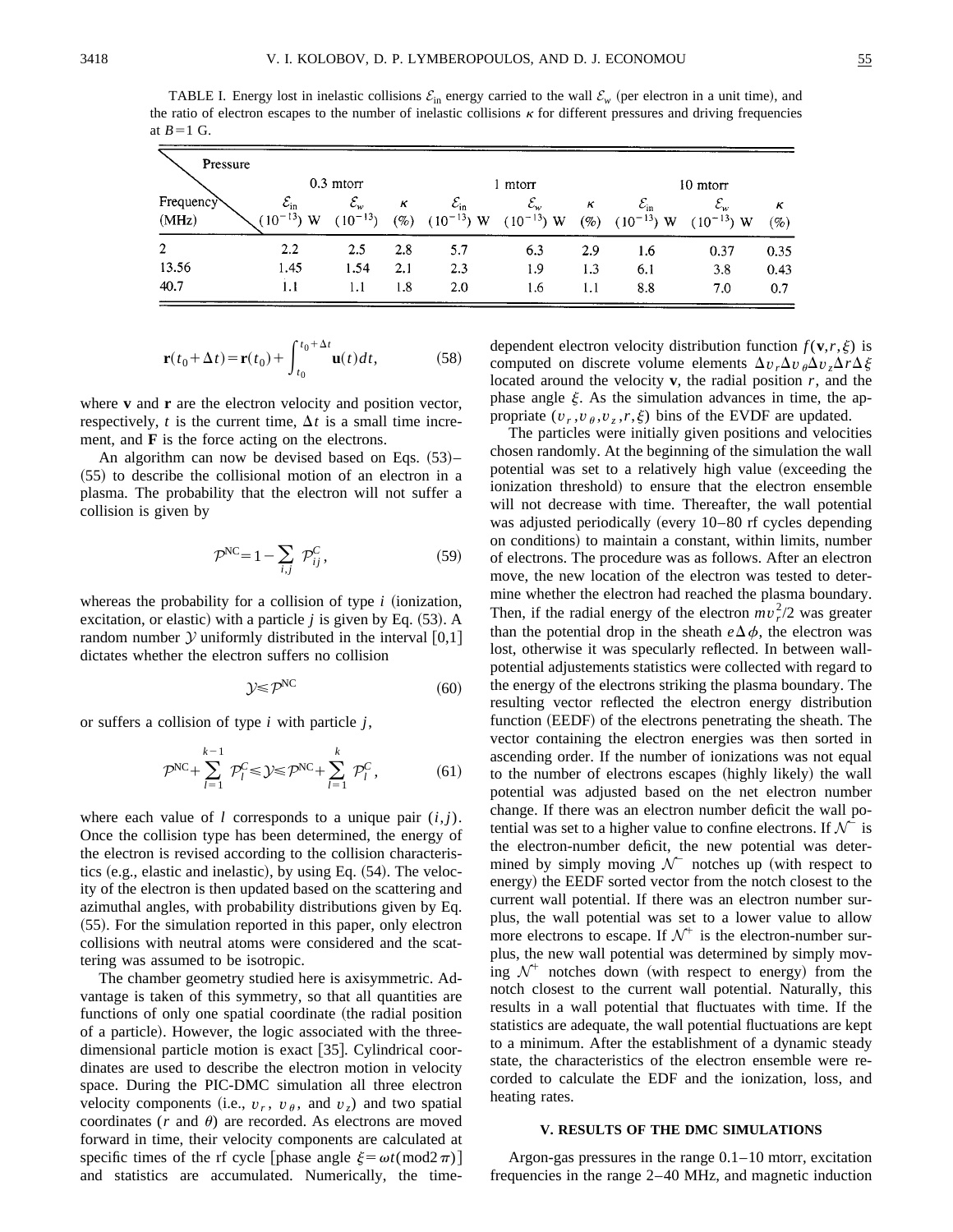

FIG. 10. EEDF from DMC simulations as a function of total energy  $\varepsilon$  for different radial positions, with an argon pressure of 1 mTorr,  $B_0 = 1$  G (no skin effect), and  $\omega = 8.5 \times 10^7$  cm<sup>-3</sup>. The electrostatic potential is  $\phi(r) = \phi_0(r/R)^4$ , where  $\phi_0 = 5$  V.

fields of 1 or 2 G were examined for a chamber radius  $R=5$  cm. The results of simulations are summarized in Table I for the case of a low-density plasma with uniform inductive field  $B=1$  G (no skin effect). One observes the following trends. For 13.56 and 40.7 MHz, the energy lost in inelastic collisions  $\mathcal{E}_{in}$  and the energy carried to the wall  $\mathcal{E}_{w}$  both increase with increasing pressure. For 2 MHz there is a maximum of  $\mathcal{E}_{in}$  and  $\mathcal{E}_{w}$  with respect to pressure. For 0.3 and 1 mtorr,  $\mathcal{E}_{in}$  and  $\mathcal{E}_{w}$  decrease with an increase of  $\omega$ , while at 10 mtorr  $\mathcal{E}_{in}$  and  $\mathcal{E}_{w}$  increase with  $\omega$ . The ratio of electron escapes to the number of inelastic collisions  $\kappa$  decreases with increasing pressure, except for the 2-MHz case. The higher the heating rate, the longer the EDF ''tail,'' and a larger part of energy is lost in collisions compared to energy carried to the wall. At higher pressures more energy is lost for excitation than for ionization.

Figure 10 shows the calculated EEDF as a function of total electron energy  $\varepsilon$  for different radial positions. The amplitude of time modulation of the EEDF in DMC simulations was found to be negligible, as expected for  $\omega \geq v^*$ . Namely, the EEDFs at different phases of the field  $\xi$  coincide with each other within the accuracy of the numerical simulation. The EEDFs shown in Fig. 10 are normalized according to

$$
\int_{e\phi(r)}^{\infty} f\sqrt{\varepsilon - e\phi(r)}d\varepsilon = n_e(r)/n_0, \tag{62}
$$

where  $n_e(r)$  is the electron density at position *r* and  $n_0$  is the electron density on the axis.

Figure 11 shows the radial profiles of electron density and temperature for the conditions of Fig. 10. The temperature increases towards the wall since the EEDF is concave in the elastic energy range, which contains most of the electrons  $|36|$ .

Figure 12 shows the radial distribution of the rf current density for different field phases  $\xi$  [Fig. 12(a)] and the cur-



FIG. 11. Radial profiles of electron density and ''temperature'' for the conditions of Fig. 10. The radial increase of temperature corresponds to the concave EEDF in Fig. 10.

rent density vs phase  $\xi$  at different *r* [Fig. 12(b)]. The current density is shifted with respect to the  $E_{\theta}$  field by  $\sim \pi/2$  as is expected for  $\nu \ll \omega$ . The phase shift does not depend significantly on the radial position. The radial distribution of the rf current does not show significant anomalies, which are typical of the anomalous skin effect  $[10,18]$ . Under these conditions, the distance a thermal electron travels during the field period,  $l \sim v/\omega \approx 1.4$  cm, is small compared to the characteristic scale of the  $E_{\theta}$  field inhomogeneity, approximately equal to *R*. Significant current diffusion off the skin layer and formation of multiple current layers with a phase shift of the current density and the field are expected to occur at  $l > \delta$  [18].

Figure 13 illustrates the anisotropy degree of the EDF. The dashed curve shows the distribution  $f_z(\varepsilon, r)$  found by sampling electrons with a given energy  $\varepsilon_z = mv_z^2/m$ , parallel to the magnetic field regardless of  $v_r$  and  $v_\theta$ . The solid curve shows the distribution  $f_+(\varepsilon, r)$  perpendicular to the field, which was found by collecting electrons with given  $v_r^2 + v_\theta^2$  irrespective of the value of  $v_z$ . Both distributions  $f_z$  and  $f_{\perp}$  are at  $r=0.1R$ . It is seen that  $f_z$  and  $f_{\perp}$  are close to each other for trapped electrons, with  $\varepsilon \leq e\phi_w$ , but differ considerably for free electrons, with  $\varepsilon > e \phi_w$ . One may conclude that the EDF of trapped electrons is almost isotropic, while the EDF of free electrons is notably anisotropic. The tail of  $f_{\perp}$  is strongly depleted due to the escape of electrons with  $\varepsilon_{\perp}$  >  $e \phi_w$  to the wall as discussed in Sec. III.

Figure 14 shows the distribution  $f_{\perp}(\varepsilon_{\perp},r)$  at different radial positions. It is seen that the tail of the distribution decays with energy more rapidly near the axis, in accord with the discussion in Sec. III. Overall, the DMC simulation results corroborate the theory presented in earlier sections.

### **VI. DISCUSSION**

Electron heating in a gas discharge is a two-step process that includes (a) electron interactions with electromagnetic fields and (b) transfer of the directed energy gained from the field into the energy of thermal motion. An electron can be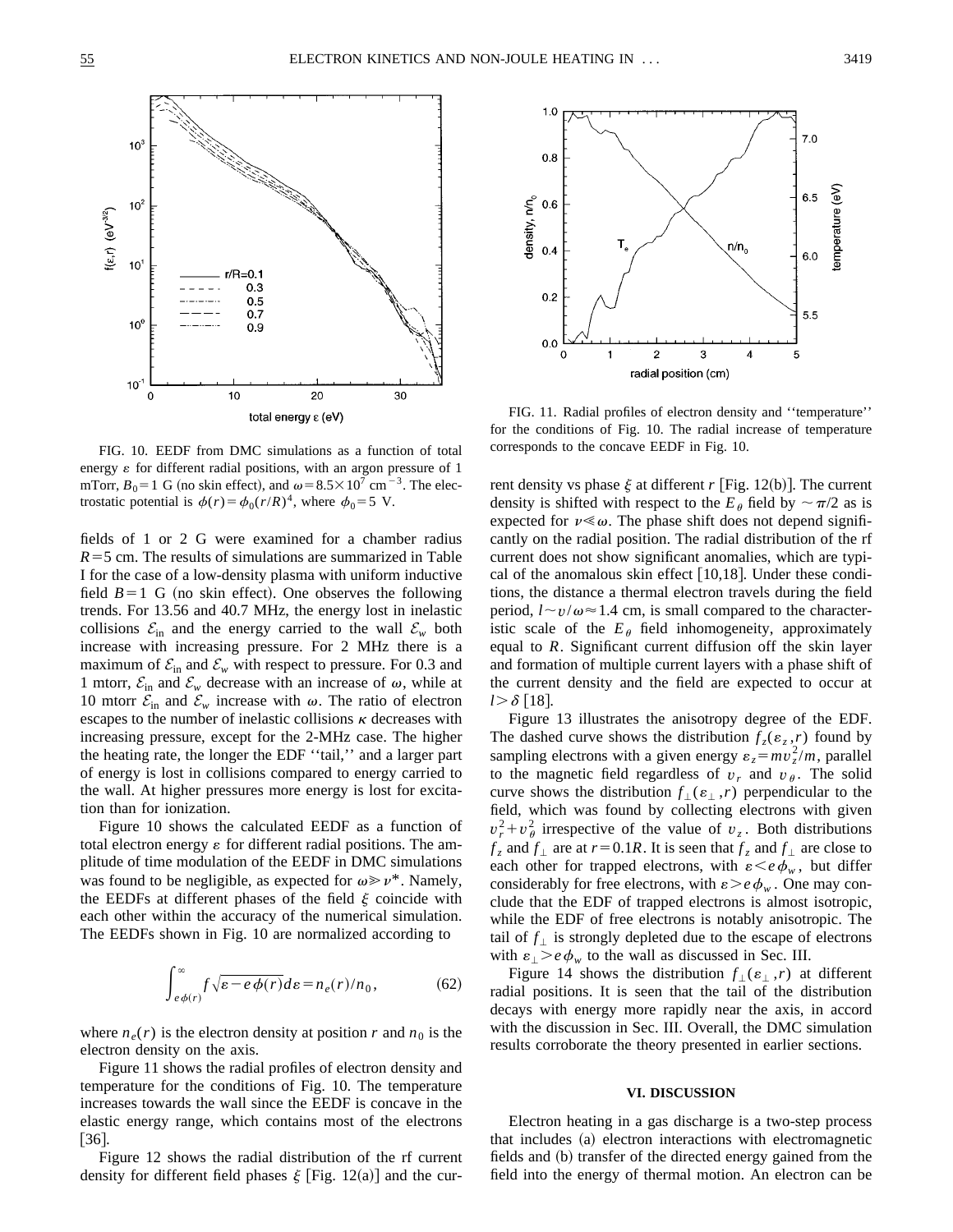

FIG. 12. Azimuthal rf current density versus (a) the radial position  $r$  for different phases of the rf field (labels near the curves) and  $(b)$  the field phases for different  $r$ . The discharge conditions are the same as in Fig. 10.

accelerated or decelerated by the electric field depending on whether it moves along or against the direction of the force. The result of successive interactions depends upon phase correlations. Collisions play a twofold role. They change the direction of the electron motion and thus (i) transfer directed kinetic energy acquired from the fields into kinetic energy of random motion and (ii) randomize the field phase between succesive interactions. The average energy gain per collision is the small net difference between large actual gains and losses. We have demonstrated that phase randomization can also occur without collisions so that collisionless heating exists in the ICP. The common feature of different heating regimes is the statistical nature of the heating. In all cases, heating represents a random walk of an electron along the energy axis, which is described in terms of diffusion (energy diffusion).

Joule heating dominates at high gas pressures when the fields do not change appreciably over the mean free path of electrons. The Joule heating is therefore local; processes  $(a)$ and (b) referred to above take place at the same point and the



FIG. 13. Electron distributions  $f_{\perp}(\varepsilon_{\perp},r)$  (solid line) and  $f_z(\varepsilon_z, r)$  (dashed line) at  $r=0.1R$ . The discharge conditions are the same as in Fig. 10.

heating rate is determined by the local value of the electric field. The energy diffusion coefficient given by Eq.  $(52)$  is the product of a single kick in energy  $\Delta \varepsilon = (eE_{\text{eff}}\lambda)^2$  and the frequency of collisions  $\nu$ . When the electron mean free path exceeds the thickness of the rf sheath or the skin layer, electron heating becomes nonlocal. The processes of electron interaction with rf fields and ''randomizing collisions'' are now separated in space. When the electron mean free path exceeds the discharge dimensions ''collisions'' with plasma boundaries (potential barriers) occur more frequently than collisions with gas species. The finite dimensions of the plasma become an important consideration under these conditions since phase correlations of the rf fields could result in large energy excursions compared to the energy change in the single interaction with the rf sheath or skin layer. On the



FIG. 14. Electron distribution  $f_{\perp}(\varepsilon_{\perp},r)$  for different radial positions. The discharge conditions are the same as in Fig. 10.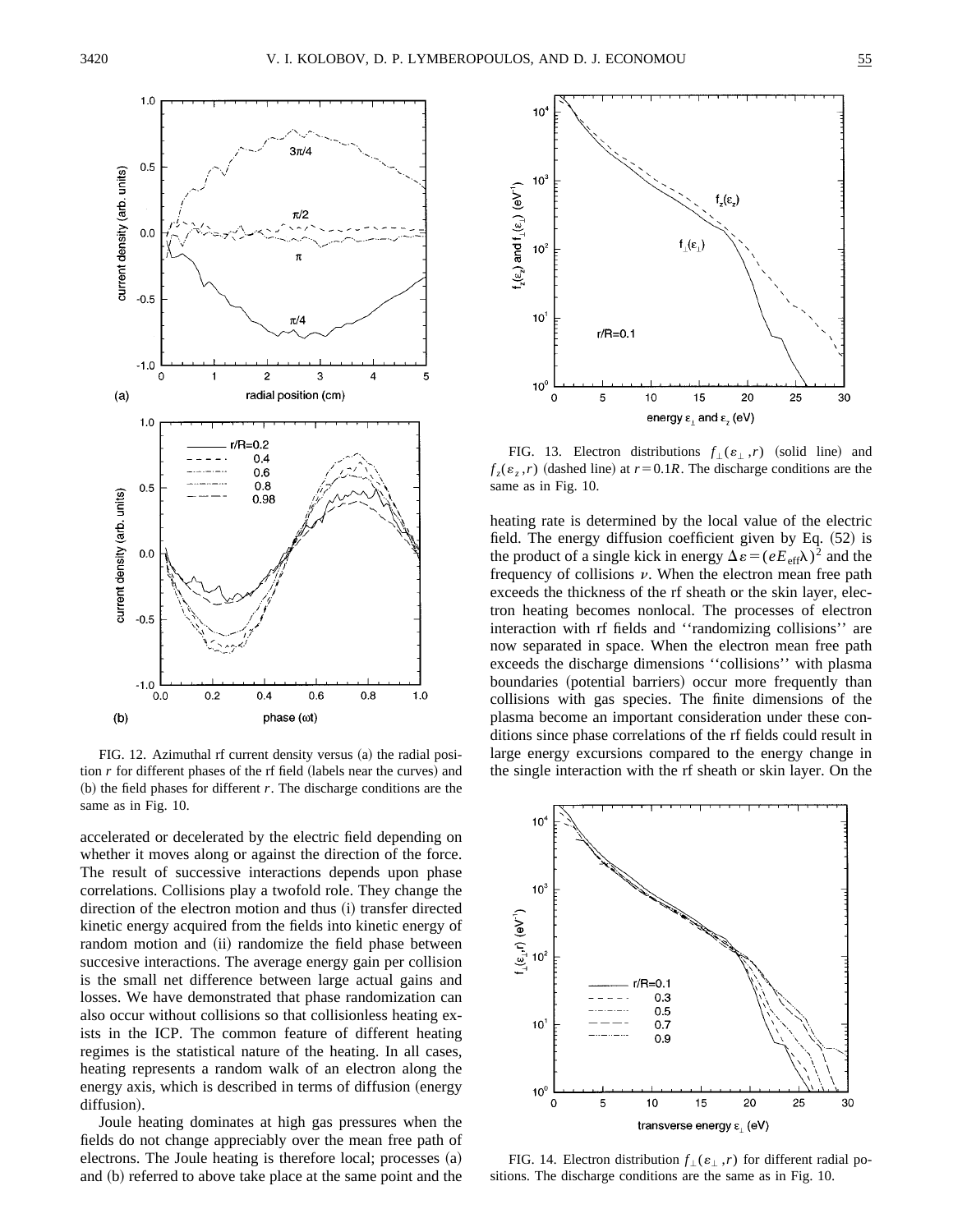other hand, under certain conditions, electron dynamics becomes chaotic even without collisions with particles. The entire discharge volume participates in the heating process under these nonlocal conditions even though the heating fields are clearly localized. The heating regime where electron interactions with the rf field and collisions are spatially separated is referred to as non-Joule heating.

We have further distinguished collisionless and hybrid heating regimes as belonging to non-Joule heating. The specific feature of collisionless heating is that it can impart energy into one direction. However, if the heating process is slow compared to collisions (as it typically occurs in gas discharges), the EDF should be almost isotropic.

An analysis of electron heating and formation of the EDF requires simulations of electron kinetics on a long time scale compared to the period of the rf field, the bounce time, and the intercollision time  $1/\nu$ . The electron energy spectrum is established on a time scale that is of the order of the energy relaxation time  $\sim 1/\nu^*$ . During its lifetime, an average electron undergoes many elastic collisions. Moreover, during its lifetime, an average electron must generate one electron-ion pair to maintain a steady state. The fields in a discharge are established in such a way that during their lifetime slow electrons are heated up to energy  $\sim e\phi_w$ . The shape of the EDF is determined by a balance of electron fluxes along the energy axis. Heating produces a duffusive flux of electrons from the low-energy region where particles are abundant to the high-energy region where the particle density is low. Inelastic collisions produce a sink of electrons at high energies and a source of electrons at low energies. In the absence of Coulomb interactions, the EDF may substantially differ from a Maxwellian.

The oscillatory magnetic field has a large impact on collisionless electron heating. The Lorentz force changes the direction of electron diffusion in velocity space. In the hybrid regime, however, the influence of the *B* field is not so critical. In fact, DMC simulations of low-density ICP (no skin effect) with and without the  $B$  field reveal a surprisingly small difference in the heating rate at a frequency 13.56 MHz and argon pressure 1 mtorr. With a decrease of  $\omega$ , the influence of the *B* field may become more important. If we assume that the same electric field  $E_{\theta}$  is required to sustain a discharge for different  $\omega$ , then a larger rf current and *B* field would be necessary at lower  $\omega$  since  $E_{\theta} \propto \omega B$ . The higher *B* field produces higher ''radiation pressure,'' preventing electrons from entering the skin layer of high  $E_{\theta}$ . Thus, at lower  $\omega$  the heating rate with account of the *B* field should be lower than that without the *B* field. This was in fact observed in our simulations.

The heating rate and the electron energy spectrum depend on the entire profiles of electromagnetic and electrostatic fields in the discharge. A pronounced skin effect, together with weak Coulomb interactions among electrons, results in the following phenomenon. Due to the presence of the electrostatic potential in the plasma, slow electrons are confined in the vicinity of the potential maximum near the discharge center. These electrons cannot reach the skin layer near the wall and be heated. In the absence of Coulomb interactions, the mean energy of these electrons can be very low and a sharp peak of the EDF can be formed at low energies (see Fig. 15). This phemonenon is well known for CCPs



FIG. 15. Electron distribution  $f_{\perp}(\varepsilon_{\perp}, r)$  for a thin skin layer:  $\delta$ =R/5,  $B_0$ =2 G, and  $\omega$ =8.5×10<sup>7</sup> s<sup>-1</sup>.

 $[37,27,38]$  and has been recently reported for ICPs at lowpower input (hence relatively low plasma density where Coulomb interactions are not too strong)  $[28]$ . Manifestation of the nonlocal electron kinetics is therefore rather common for all low-pressure plasmas regardless of the particular mechanism of electron heating and discharge maintenance.

## **VII. CONCLUSION**

We have studied electron kinetics in a nearly collisionless cylindrical ICP taking into account the influence of the oscillatory magnetic field and the finite dimensions of the plasma. An analysis of single-particle dynamics revealed that electron motion may become chaotic even without collisions with gas particles. We have distinguished collisionless heating from hybrid heating. In the hybrid heating regime, collisions with particles are important for randomization of electron motion. We have developed a nonlocal approach to the solution of the electron Boltzmann equation in a free-flight regime when the traditional two-term Legendre expansion is not valid. We have calculated the energy diffusion coefficient for hybrid heating regimes and identified resonance phenomena caused by the finite dimensions of the plasma. We have used the Dynamic Monte Carlo simulations to calculate the EDF in a wide range of discharge conditions. The results of the DMC simulations have been compared to theoretical analysis. Our studies indicate that the EDF of trapped electrons with total energy below the wall potential is almost isotropic and is a function solely of total energy  $\varepsilon$ , while the EDF of free electrons with  $\varepsilon > e\phi_w$  is notably anisotropic and depends on the radial position.

## **ACKNOWLEDGMENTS**

We are grateful to V.A. Godyak, A.J. Lichtenberg, and L.D. Tsendin for reading and commenting on the manuscript. This work was supported in part by NSF Grant No. CTS-9216023.